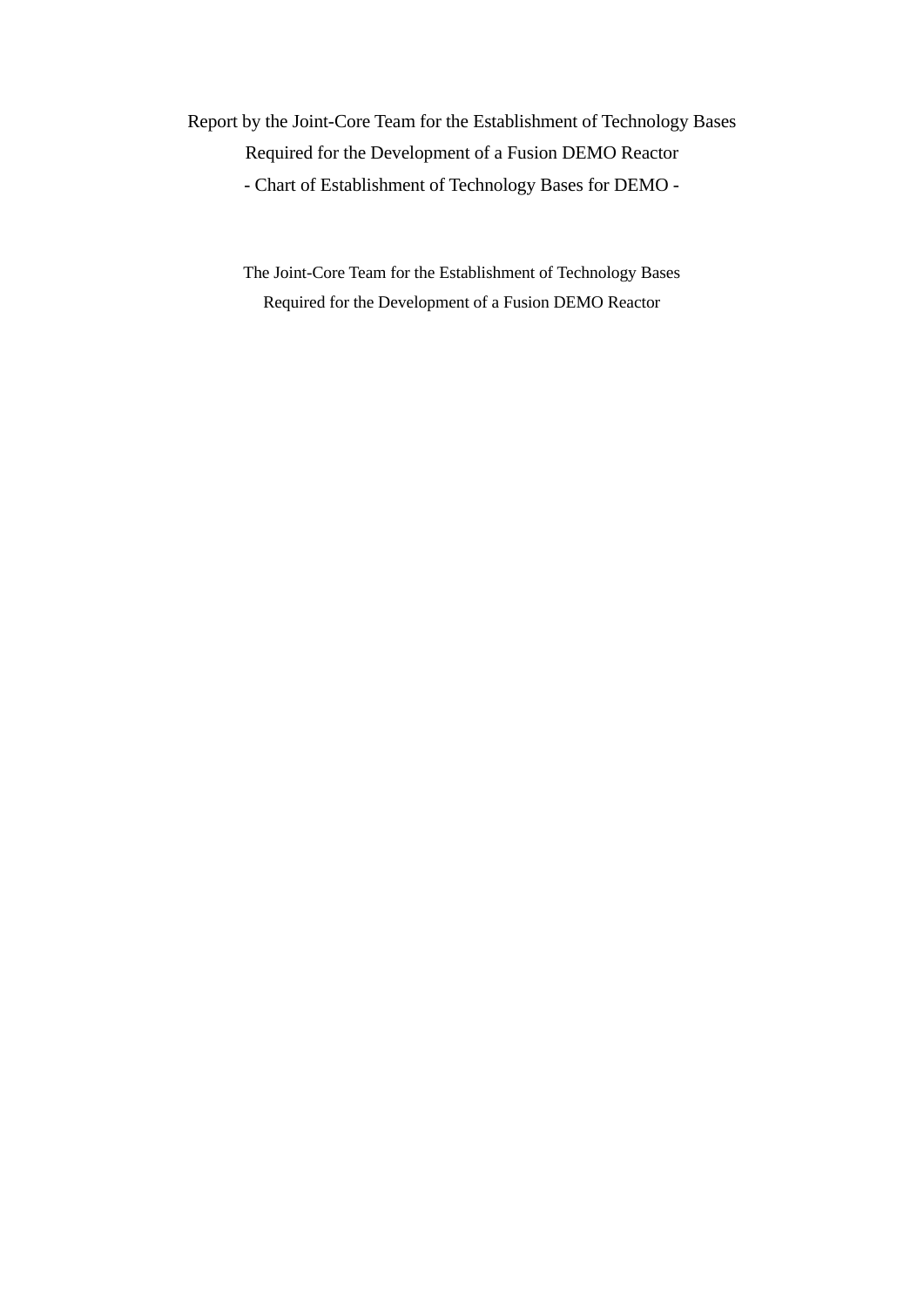# **Report by the Joint-Core Team for the Establishment of Technology Bases Required for the Development of a Fusion DEMO Reactor**

**– Chart of Establishment of Technology Bases for DEMO –** 

# **The original version in Japanese: 19 January 2015 The English-language version: 1 March 2015**

Joint-Core Team

H. Yamada<sup>1</sup>, A.Ozaki<sup>2</sup>, R.Kasada<sup>3</sup>, R.Sakamoto<sup>1</sup>, Y.Sakamoto<sup>4</sup>, H.Takenaga<sup>4</sup>, T.Tanaka<sup>1</sup>, H.Tanigawa<sup>4</sup>, K.Okano<sup>5</sup>, K.Tobita<sup>4</sup>, O.Kaneko<sup>1</sup>, K.Ushigusa<sup>4</sup>

<sup>1</sup>National Institute for Fusion Science <sup>2</sup>Japan Atomic Industrial Forum <sup>3</sup>Institute of Advanced Energy, Kyoto University 4 Japan Atomic Energy Agency <sup>5</sup>Keio University

## **Abstract**

In accordance with the request of the Working Group on Fusion Research, the Nuclear Science and Technology Committee, the Subdivision on R&D Planning and Evaluation, the Council for Science and Technology, the Ministry of Education, Culture, Sports, Science and Technology, the joint-core team has worked on strategy for establishment of technology bases required for development of a fusion DEMO reactor by taking into account the progress of the ITER project, the BA activities, and academic researches such as the Large Helical Device. Based upon the previous report on Basic Concept of DEMO and Structure of Technological Issues (original version in Japanese issued on the 18th, July, 2014), the timeline of research and development to resolve technological issues has been shown from the integrated view. This overview is referred to as "Chart of Establishment of Technology Bases for DEMO". The highlighted and emergent requirements which have been identified in this Chart are remarked.

This report is documented by the joint-core team of members and experts from the National Institute for Fusion Science, the Japan Atomic Energy Agency, Kyoto University, the Japan Atomic Industrial Forum, Inc., and Keio University.

The electric file is available at http://www.naka.jaea.go.jp/english/index.html

## **Keywords:**

fusion DEMO reactor, reactor design, technology bases, technological issues, roadmap, timeline, critical path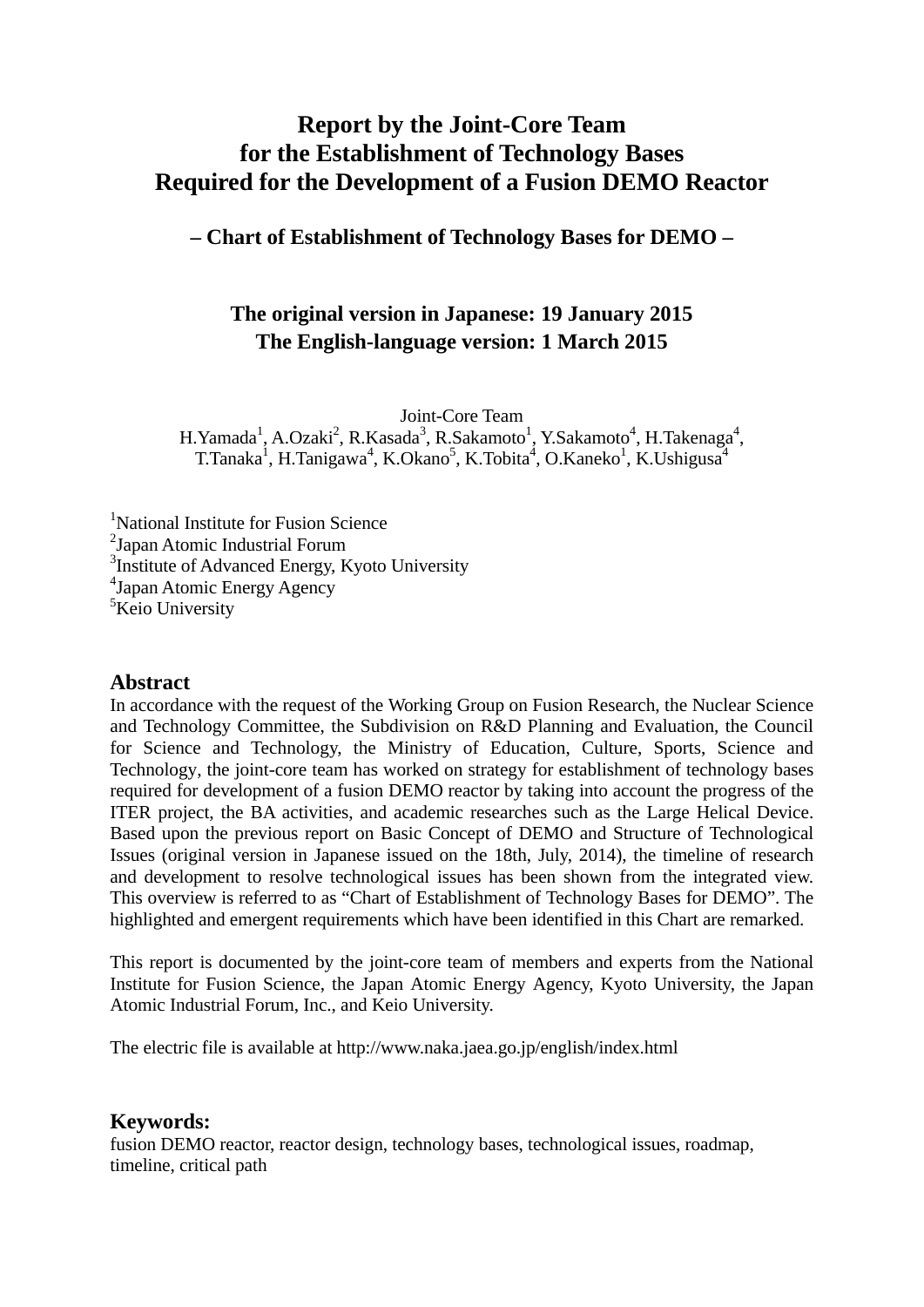# **Report by the Joint-Core Team**

# **for the Establishment of Technology Bases**

# **Required for the Development of a Fusion DEMO Reactor**

# **- Chart of Establishment of Technology Bases for DEMO -**

# **The original version in Japanese: 19 January 2015 The English-language version: 1 March 2015**

## **Agenda**

| 2. Timeline of Research and Development to Resolve Technological Issues3 |  |
|--------------------------------------------------------------------------|--|
|                                                                          |  |
|                                                                          |  |
|                                                                          |  |
| 3. Highlighted Remarks in Establishment of Technology Bases for DEMO 15  |  |
|                                                                          |  |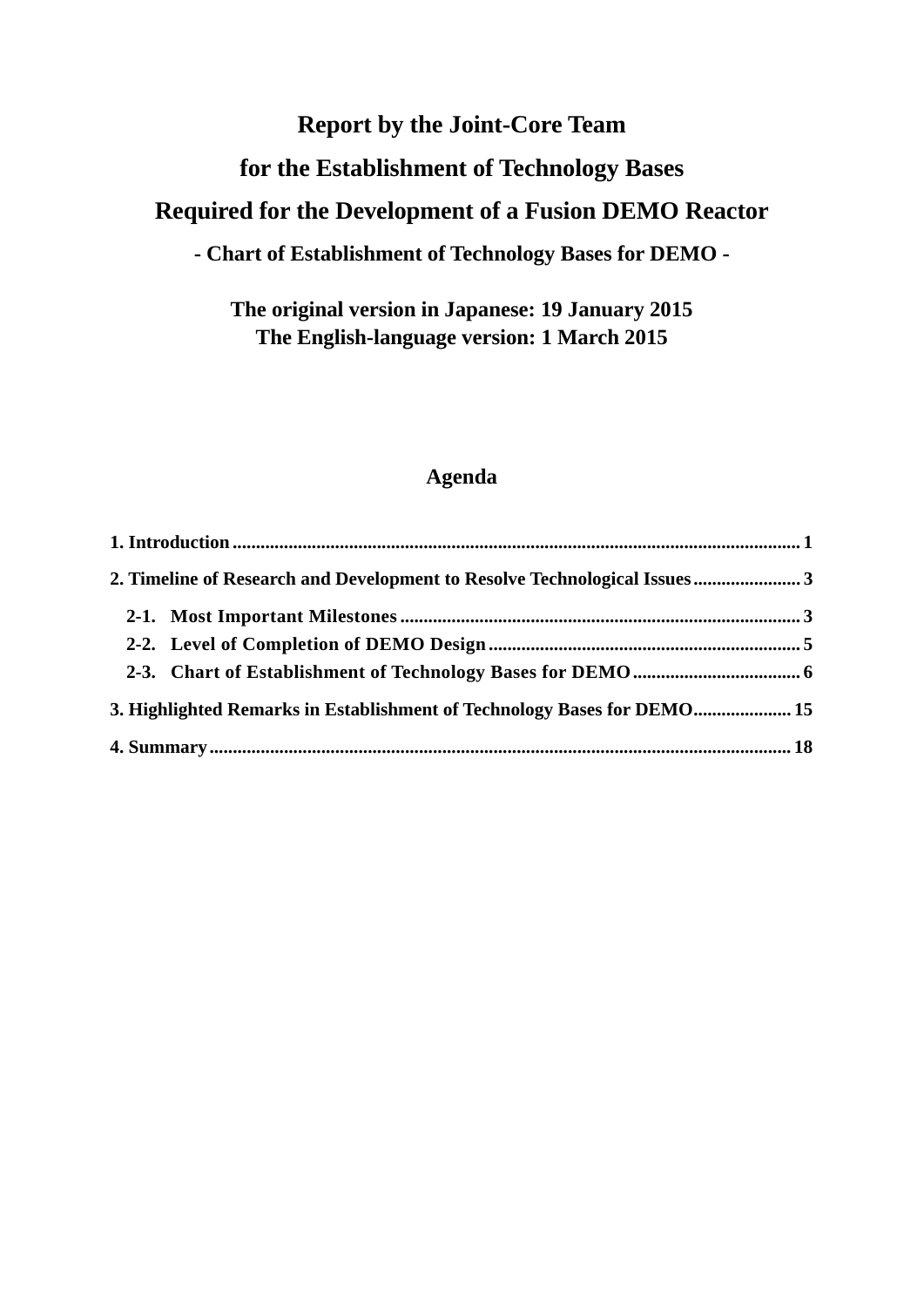## **1. Introduction**

 The Working Group on Fusion Research, the Nuclear Science and Technology Committee, the Subdivision on R&D Planning and Evaluation, the Council for Science and Technology, the Ministry of Education, Culture, Sports, Science and Technology (hereafter referred to as "MEXT") in the 7th term (March 2013 – February 2015) has discussed establishment of the function to compose strategy for the development of a "DEMOnstration fusion reactor" (hereafter referred to as "DEMO") with integrated viewpoints towards the next *Fourth Phase Program* with a core project of DEMO [1], which has the goals of technological demonstration and economic feasibility of fusion energy. This function will be the core engine for the establishment of technology bases for the development of DEMO.

 Based upon thorough discussions, the Working Group on Fusion Research requested, at the 37th meeting on 3 July 2013, the Fusion Research and Development Directorate, the Japan Atomic Energy Agency (hereafter referred to as "JAEA"), and the National Institute for Fusion Science (hereafter referred to as "NIFS"), which are implementing bodies of large projects, to take the leading role in forming the joint-core team for the establishment of technology bases required for the development of DEMO [2].

 The terms of reference of this joint-core team for the establishment of technology bases required for development of DEMO defined by the Working Group on Fusion Research are as follows [2]:

### 1. Mission

 To develop strategy for the establishment of technology bases required for the development of DEMO by taking into account the progress of the ITER project, the Broader Approach (BA) activities and academic research such as the Large Helical Device (LHD), and standing on the consensus in the Japanese fusion community.

### 2. Issues

- 1) Concept of DEMO premised for investigation
- 2) Activities requiring commitment and their goals (research activities, investigation activities)
- 3) Scientific and technological review works for the above mentioned activities

### 3. Notes

- 1) To conduct wide cooperation and exchange with researchers and technological experts in industry, government, and academia so as to stand on consensus in the Japanese fusion community. In particular, expansion of cooperation and exchange between scientific societies is encouraged.
- 2) In order to refer a political deliberation to the Working Group on Fusion Research, a representative of the joint-core team is requested to report on the status of activities routinely.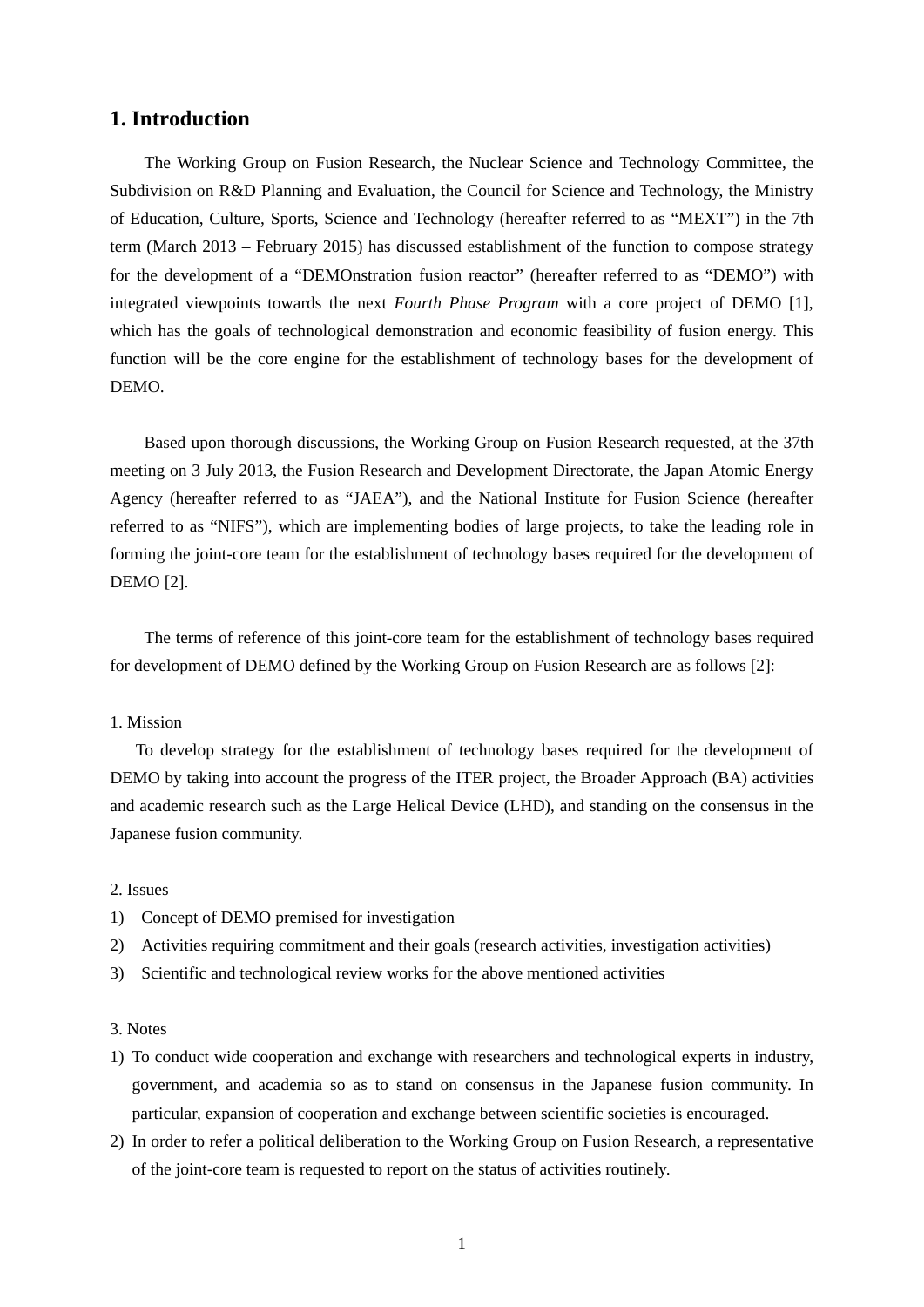In accordance with the request by the Working Group on Fusion Research, the joint-core team, whose members are listed at the end of this report, was launched and has engaged with assigned issues. The joint-core team has reviewed the analyses in "Future Fusion Research and Development Strategy" (hereafter referred to as "Future Fusion R&D") determined by the Atomic Energy Commission's Advisory Committee on Nuclear Fusion in October 2005 [1] and other reports to date and has taken into account the most recent scientific and technological achievements and their latest prospects. Summary of issues in the investigated strategy for the establishment of technology bases required for DEMO was reported as an interim report at the 38th meeting of the Working Group on Fusion Research (24 February 2014) [3] (hereafter referred to as the "Interim Report"). Based upon the "Interim Report", further analysis has been made by the joint-core team by taking account of comments at the Working Group on Fusion Research, and complied documentation was reported at the 41st meeting of the Working Group on Fusion Research (24 June 2014) [4]. The report finalized by further amendments due to comments on this 41st meeting and required revision dated 18 July 2014 (hereafter referred to as the "Joint-Core Team Report (Basic Concept of DEMO and Structure of Technological Issues)") was submitted to the 42nd meeting of the Working Group on Fusion Research (1 August 2014) [5].

 Based upon the basic concept of DEMO and structure of technological issues documented in the "Joint-Core Team Report (Basic Concept of DEMO and Structure of Technological Issues)" [5], the joint-core team has sorted out tasks regarding the development of the design of DEMO, and the research & development programs to resolve the issues and to provide the required evidence to support the design into the consistent timeline, as a whole with attention paid to the Working Break-down Structure (WBS). Then the overview picture to make the linkage of all related programs visible has been proposed.

 The Roadmap of DEMO Development will be defined by the Japanese government in future. Since the proposed overview picture will make an essential contribution to formulation of the comprehensive strategy, which will be the main body of the Roadmap of DEMO Development, this overview picture is referred to as *Chart of Establishment of Technological Bases for DEMO*. This report describes this chart and highlighted remarks recognized in the process to formulate this chart.

 The joint-core team has promoted communication with the community in order to fulfil the remarks defined in 3.Notes, 1) of the term of reference and has proceeded with the examination with the formulation of *Chart of Establishment of Technological Bases for DEMO* based upon diversified opinion from the community. The joint-core team has had more than 30 open meetings in these 18 months. Opinions collected after the publication of the "Joint-Core Team Report (Basic Concept of DEMO and Structure of Technological Issues)" are attached to the present report of the Japanese-language version as reference materials (not available in this English-language report). Also,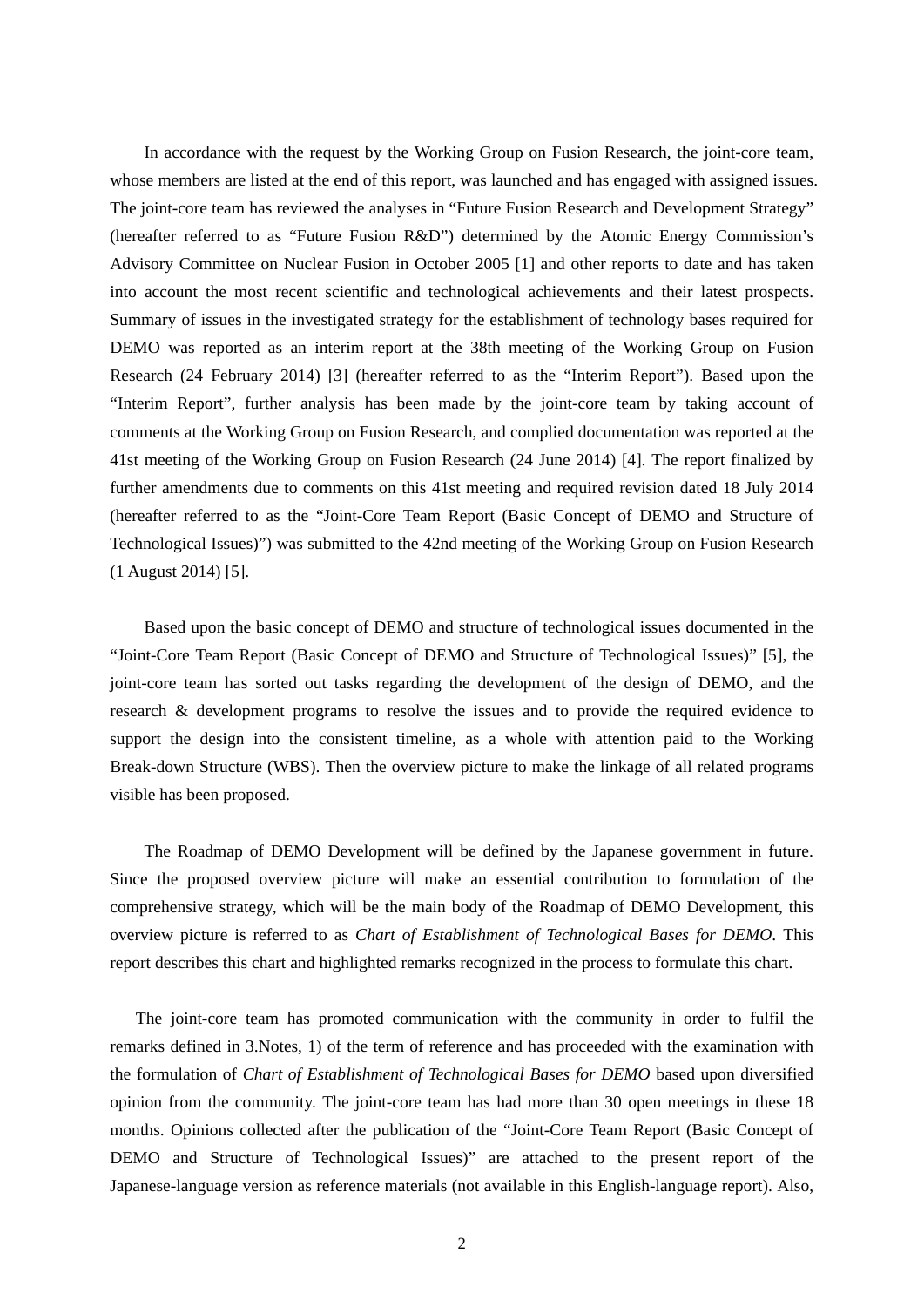in order to stimulate the future vision in common in the community, the article to describe the prospected direction towards DEMO from the perspective of the administrative authority and the joint-core team has been published in *Journal of Plasma and Fusion Research* [6].

## **2. Timeline of Research and Development to Resolve Technological Issues**

### **2-1. Most Important Milestones**

 Fundamental concept for the changeover to the DEMO phase (*Fourth Phase Program*) is documented in "Future Fusion R&D", where "Performance goal by check and review in the interim phase" (hereafter referred to as "*Intermediate C&R*") and "Transition conditions to the DEMO phase" (hereafter referred to as "*Assessment of Transition Conditions*") are defined as shown in Check and Review Items in Future Fusion R&D (draft) (see Table I). These two points are the most important milestones in the timeline.

Table I Check and Review Items in Future Fusion R&D (draft)

from "Future Fusion R&D", The Atomic Energy Commission's Advisory Committee on Nuclear Fusion, October 2005

| Issues                   | Performance goal by check and       | <b>Transition conditions</b>                  |  |  |  |  |
|--------------------------|-------------------------------------|-----------------------------------------------|--|--|--|--|
|                          | review in the interim phase         | to the DEMO phase                             |  |  |  |  |
| 1. Demonstration of burn | • Lay out plans for achieving the   | • Demonstration of maintenance of             |  |  |  |  |
| control in self-heating  | technological goals of experimental | plasma with $Q \ge 20$ (for duration          |  |  |  |  |
| regime using             | reactor based upon the actual ITER  | longer than about several 100 s)              |  |  |  |  |
| experimental reactor     |                                     | and burn control in ITER                      |  |  |  |  |
| 2. Realization of        | • Lay out plans for achieving the   | • Demonstration of non-inductive              |  |  |  |  |
| non-inductive            | goals based upon the actual ITER    | current drive plasma with $Q \ge 5$ (for      |  |  |  |  |
| steady-state operation   |                                     | duration longer than about $1,000$ s)         |  |  |  |  |
| with $Q \ge 5$ using     |                                     |                                               |  |  |  |  |
| experimental reactor     |                                     |                                               |  |  |  |  |
| 3. Establishment of      | • Complete ITER facilities          | • Establishment of integration                |  |  |  |  |
| integration technology   | • Acquire integration technology    | technology through the operation              |  |  |  |  |
| using experimental       | related to manufacturing,           | and maintenance of ITER.                      |  |  |  |  |
| reactor                  | installation, and adjustment of     | Verification of safety technology             |  |  |  |  |
|                          | components                          |                                               |  |  |  |  |
| 4. Establishment of      | • Conduct ITER support research     | • Attainment of sustaining                    |  |  |  |  |
| high-beta steady-state   | and preparatory research for        | high-beta ( $\beta_n = 3.5 - 5.5$ ) plasma in |  |  |  |  |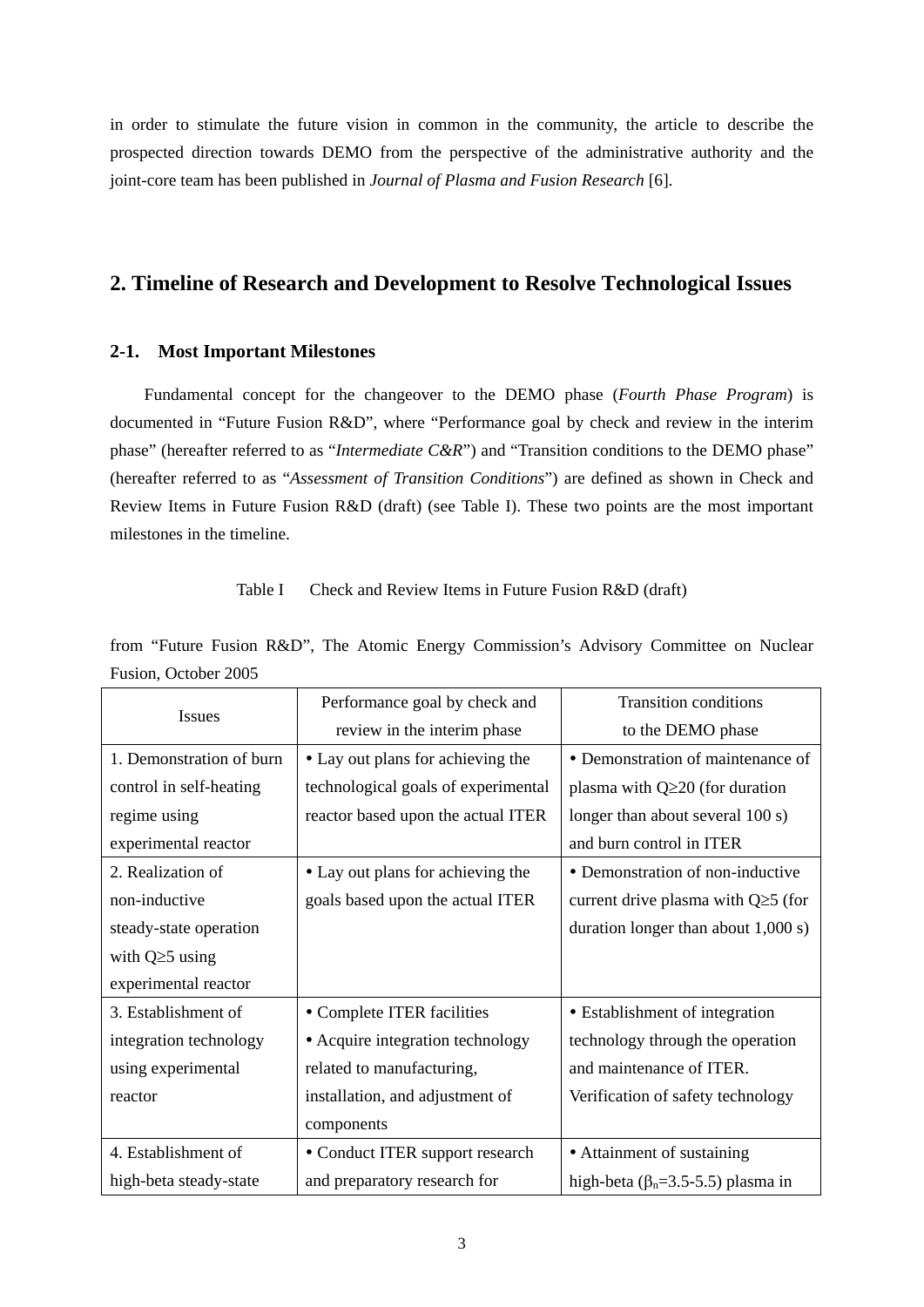| operation method in order | high-beta steady-state plasma and     | collision-less regime in National   |  |  |  |  |
|---------------------------|---------------------------------------|-------------------------------------|--|--|--|--|
| to obtain economical      | launch research using National        | Centralized Tokamak.                |  |  |  |  |
| prospects                 | <b>Centralized Tokamak</b>            |                                     |  |  |  |  |
| 5. Development of         | • Complete establishing               | • Demonstration of tritium          |  |  |  |  |
| materials and fusion      | technological basis for power         | breeding and recovery functions,    |  |  |  |  |
| technologies related to   | generation blanket. Complete          | removal of heat and power           |  |  |  |  |
| DEMO reactor              | manufacturing test components to      | generating blanket in a low-fluence |  |  |  |  |
|                           | be used for the functional test in    | DT experiment on ITER               |  |  |  |  |
|                           | <b>ITER</b>                           | • Completion of verification of     |  |  |  |  |
|                           | • Acquire reactor irradiation data of | heavy irradiation data of reduced   |  |  |  |  |
|                           | reduced activation ferritic steels up | activation ferritic steels up to a  |  |  |  |  |
|                           | to 80dpa and determine test           | level of 80 dpa                     |  |  |  |  |
|                           | materials to be used in the           |                                     |  |  |  |  |
|                           | irradiation test under neutron        |                                     |  |  |  |  |
|                           | irradiation environment similar to    |                                     |  |  |  |  |
|                           | that of fusion reactor                |                                     |  |  |  |  |
| 6. Conceptual design of   | • Determine the overall goal of       | • Completion of conceptual design   |  |  |  |  |
| <b>DEMO</b>               | <b>DEMO</b>                           | of DEMO consistent with the         |  |  |  |  |
|                           | • Conduct preliminary work on the     | development of fusion plasma        |  |  |  |  |
|                           | conceptual design of DEMO             | research and fusion technology      |  |  |  |  |
|                           | • Make requests for the required      |                                     |  |  |  |  |
|                           | development of fusion plasma          |                                     |  |  |  |  |
|                           | research and fusion technology        |                                     |  |  |  |  |

 As described in the "Joint-Core Team Report (Basic Concept of DEMO and Structure of Technological Issues)", it is relevant to elaborate the timeline of technological development with the presumption of the *Intermediate C&R* around 2020 when the first plasma of ITER is expected and the *Assessment of Transition Conditions* around 2027 when the fusion burning with deuterium and tritium (DT burning) fuels will be demonstrated in ITER.

 This means that the ITER project is the ticking clock of the timeline and it is beyond question that its steady progress is indispensable. Since the progress of the ITER project has a great impact on the development of the timeline, it is necessary to deepen discussions about an appropriate time and criteria of *Intermediate C&R* and the *Assessment of Transition Conditions* by revisiting the grounds of the items described in Table I based upon the common understanding of how much and when the achievement is prospected by the ITER project.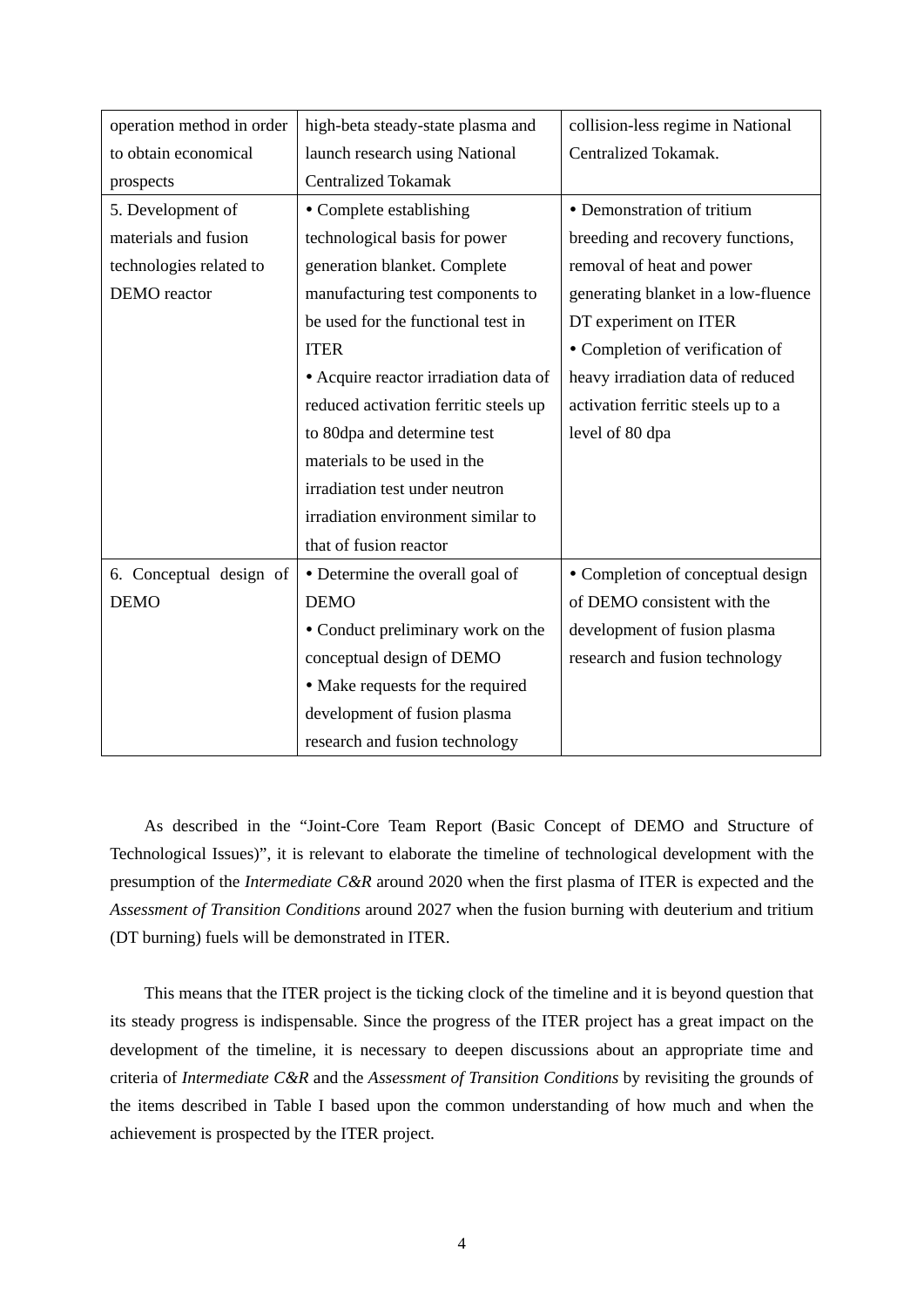### **2-2. Level of Completion of DEMO Design**

In case commercialization of fusion energy is sought in the middle of the 21st century, the term between the *Intermediate C&R* and the *Assessment of Transition Conditions* should be defined as the preparation term towards the DEMO phase (*Fourth Phase Program*) and the start of engineering R&D at the proper level in response to *Intermediate C&R* should be promoted for early realization of DEMO. *Intermediate C&R* requests the start of the operation of ITER as well as maturity of conceptual design of DEMO. In "Future Fusion R&D", the goal at *Intermediate C&R* is defined as (1) to determine the overall goal of DEMO, (2) to conduct preliminary work on the conceptual design of DEMO, and (3) to make requests for the required development of fusion plasma research and fusion technology, as shown in Table I.

 During the coming several years until the *Intermediate C&R*, ITER and JT-60SA are under construction, and development on fusion technologies remains on a limited scale. These situations imply that limited amount of technical information will be provided to the DEMO design activity, albeit input expected on know-how accumulated throughout the construction of these machines. However, anticipating that most of all of the R&Ds are embarked upon or expanded after the *Intermediate C&R* along technical requirements and basic specifications defined by the DEMO design activity in the coming several years, it is an urgent matter to establish and reinforce the design activity to address the following issues till *Intermediate C&R*:

- Operation plan of DEMO\*
- Basic concept and design parameters
- Components and facilities of DEMO plant and their specifications
- Development of software and databases for DEMO design
- Primary cost assessment (to be rationalized after *Intermediate C&R*)
- Safety design guidelines
- Management and disposal scenario of radioactive-waste
- Definition of R&D issues to be implemented for decision on DEMO concept
- Resources procurement strategy including initially loading tritium

\*) To elaborate upon the operation plan and the life of DEMO based on the technology and data which need to be developed or accumulated during the in-service period.

Technology and data envisaged: operational technique, validation of plasma prediction codes, operational characteristics (output stability, controllability, and operational margins), failure data of plant components and auxiliary facilities, plant operation and maintenance, worker dose data, handling and management of wastes, environmental monitoring data in normal operation, development of advanced technology for commercialization (blanket, divertor and materials).

It will be necessary at the *Intermediate C&R* that establishment of technological bases to support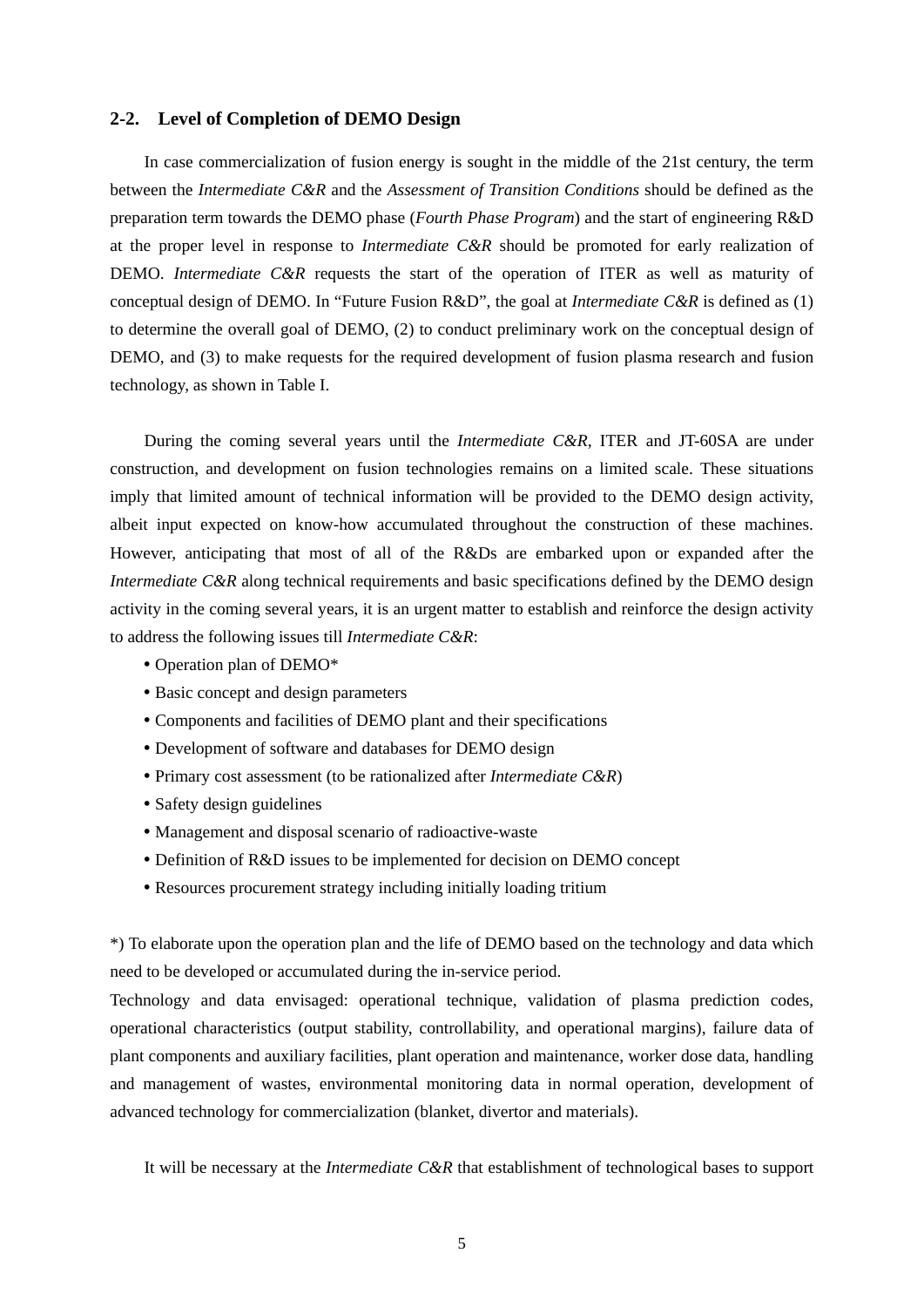the overall goal of DEMO and the conceptual design of DEMO by evidence is predictable. And then, consistency between the design of DEMO and achievement/evidence by the research and development programs will be needed at the *Assessment of Transition Conditions*.

### **2-3. Chart of Establishment of Technology Bases for DEMO**

 Based upon examination described in the "Joint-Core Team Report (Basic Concept of DEMO and Structure of Technological Issues)", in particular, the structure of technological issues in the following 11 elements of DEMO,

- (1) Superconducting Coils
- (2) Blanket
- (3) Divertor
- (4) Heating and Current Drive Systems
- (5) Theory and Numerical Simulation Research
- (6) Reactor Plasma Research
- (7) Fuel Systems
- (8) Material Development and Establishment of Codes and Standards
- (9) Safety of DEMO and Safety Research
- (10) Availability and Maintainability
- (11) Diagnostics and Control Systems,

all related research and development programs are organized in the *Chart of Establishment of Technological Bases for DEMO* around the development of the design of DEMO as the primary axis with attention paid to required evidence to support the maturity of the design of DEMO and consistency in the timeline.

 The stages of the design have been defined based upon the fundamental concept in "Roadmap and Technological Strategy towards Commercialization of Fusion Energy" [7] by the Fusion Energy Forum as follows:

| • till the <i>Intermediate</i> $C\&R$          | : Basic design (Pre-concept)            |
|------------------------------------------------|-----------------------------------------|
| • till the Assessment of Transition Conditions | : Basic design and $R&D$ activity       |
|                                                | supporting conceptual design            |
| • till the decision of construction of DEMO    | : Engineering design and $R&D$ activity |
|                                                | supporting engineering design           |
| • after the decision of construction of DEMO   | : Construction and manufacture design   |

 The outline of the development of the design of DEMO, and newly required facilities and platforms which have been pointed out in the "Joint-Core Team Report (Basic Concept of DEMO and Structure of Technological Issues)" are extracted from the entire chart and shown in Fig. 1. Figure 1 is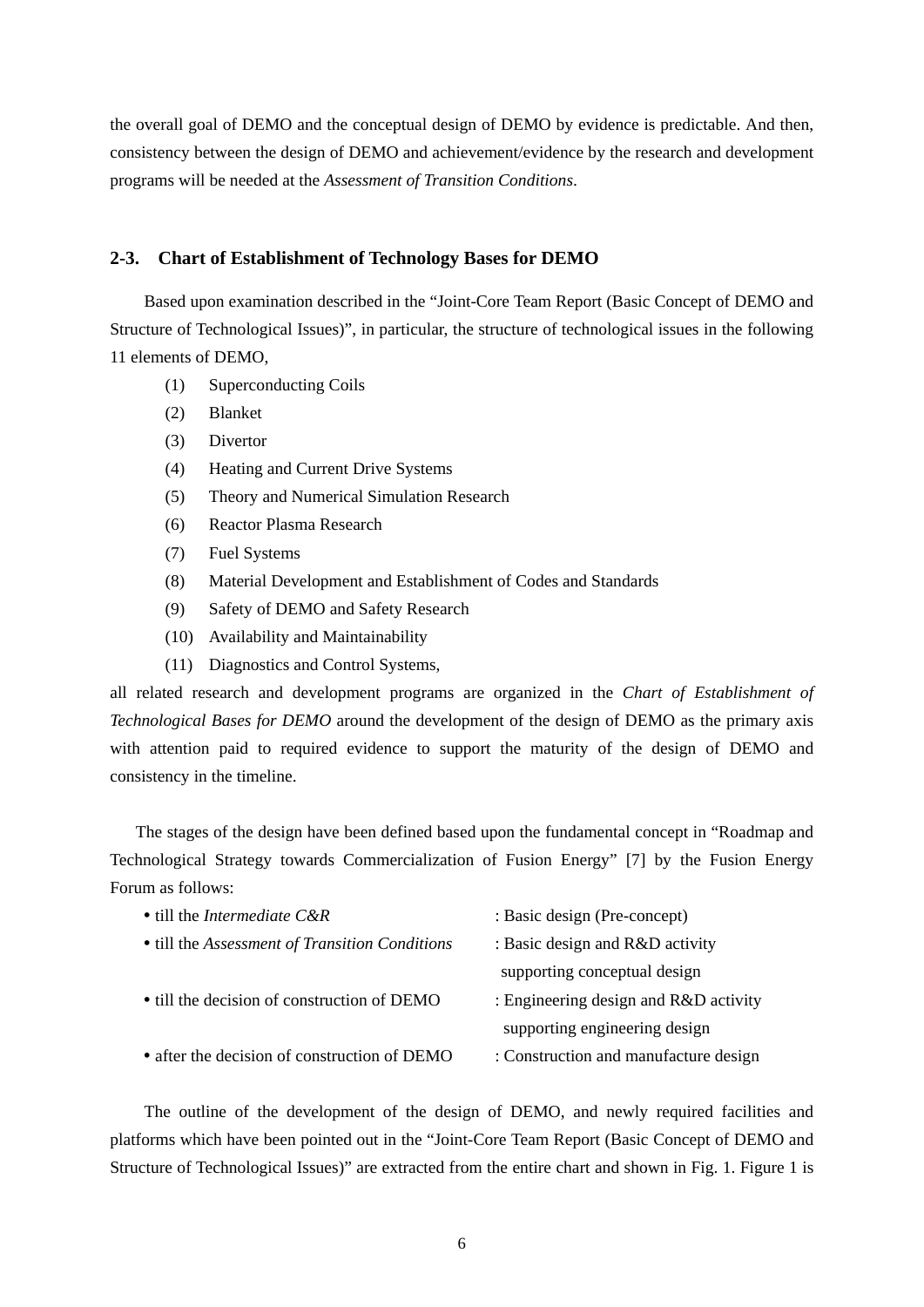the summary of *Chart of Establishment of Technological Bases for DEMO* consisting mainly of major projects, development of the design of DEMO and newly required R&D facilities and platforms in the followings:

- Test facility of large-scale superconducting coils which fulfils the specification of DEMO (Test facility of superconducting conductor and coils with around 16 T)
- R&D facilities for blanket (development of ITER-TBM (Test Blanket Module), post-irradiation experiments, development of waste disposal technology)
- Test facility of real-scale performance of NBI (including expansion of ITER NBTF (Neutral Beam Test Facility<sup>1</sup>))
- Supercomputer resource
- Handling facility for large quantities of tritium
- Lithium plant (collection and purification facility)
- Intensive fusion neutron source, fusion neutron source (including expansion of IFMIF/EVEDA (International Fusion Material Irradiation Facility / Engineering Verification and Engineering Design Activity))
- R&D facility for large-scale component maintenance.

In addition,

-

R&D facility for divertor including innovative concept

is added since it is necessary to elevate the technological maturity of divertor most from the present level in order to assess technological feasibility of DEMO, as mentioned below.

### Notation of *Chart of Establishment of Technological Bases for DEMO*

 By arranging the program packages shown as the structure of the issues in "Joint-Core Team Report (Basic Concept of DEMO and Structure of Technological Issues)" as tasks which will be developed to WBS, the overview picture of development of all related programs is made visible. Notation is as follows:

- (1) Preparation phase of the task is shown in a light colour bar and its full-scale development is shown in a deep colour bar.
- (2) In case there is strong linkage and/or overlap with other elements or tasks in other elements, linked counter items are documented in the column of "Link to other tasks".
- (3) Milestones are marked by the following symbols.
	- $\heartsuit$  open diamond  $\diamondsuit$ : completion of preparation for necessary condition of the *Intermediate C&R*. Note that further improvement is continued.
	- © closed diamond ◆: completion of task and meeting the *Intermediate C&R*.
	- open circle : completion of preparation for necessary condition of the *Assessment of Transition Conditions*. Note that further improvement is continued.

<sup>1</sup> NBTF is now under construction in Padova, Italy, in order to demonstrate the real full performance of the neutral beam injector for ITER.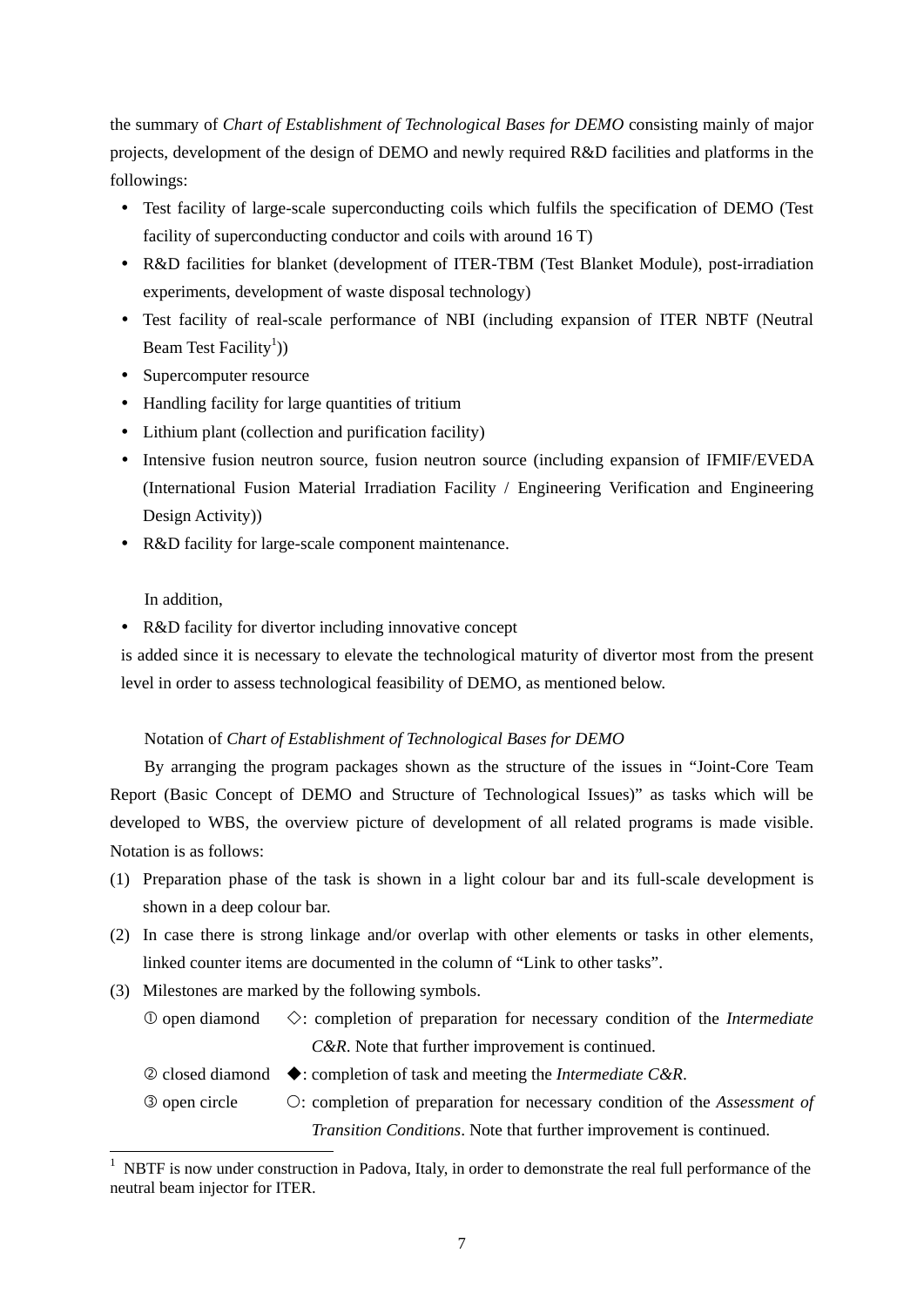closed circle : completion of task and meeting of the *Assessment of Transition Conditions*.

- (4) Remarks for the task are inserted by the text box without a frame border.
- (5) Remarks for the platform such as facility are inserted by the text box with a frame border.
- (6) Linkage and interference between tasks in the same element are shown by bidirectional arrows.

Complete picture of *Chart of Establishment of Technological Bases for DEMO* is shown in Fig. 2.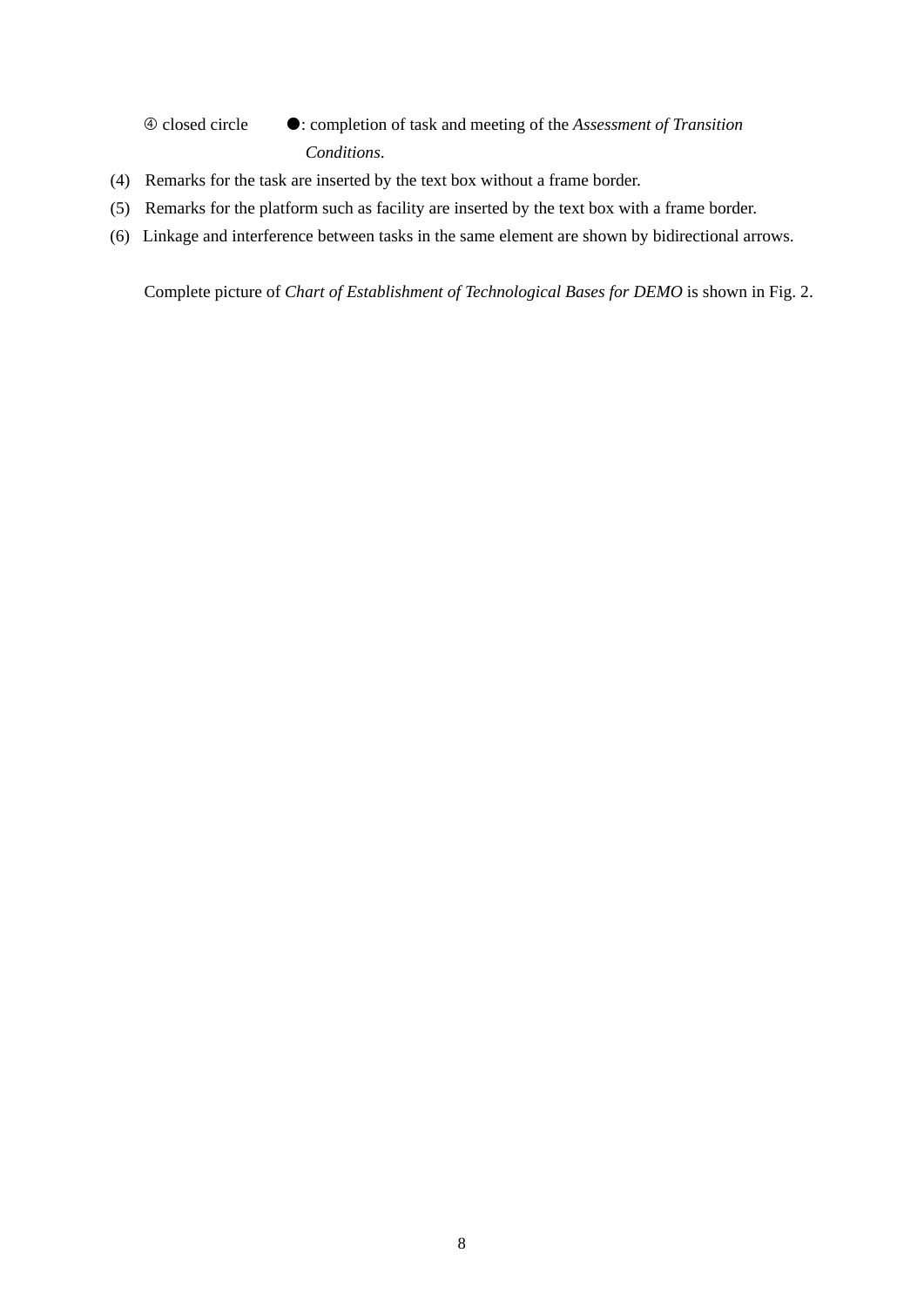

Fig. 1 Summary of *Chart of Establishment of Technological Bases for DEMO* consisting of major projects, development of the design of DEMO and newly required R&D facilities and platforms.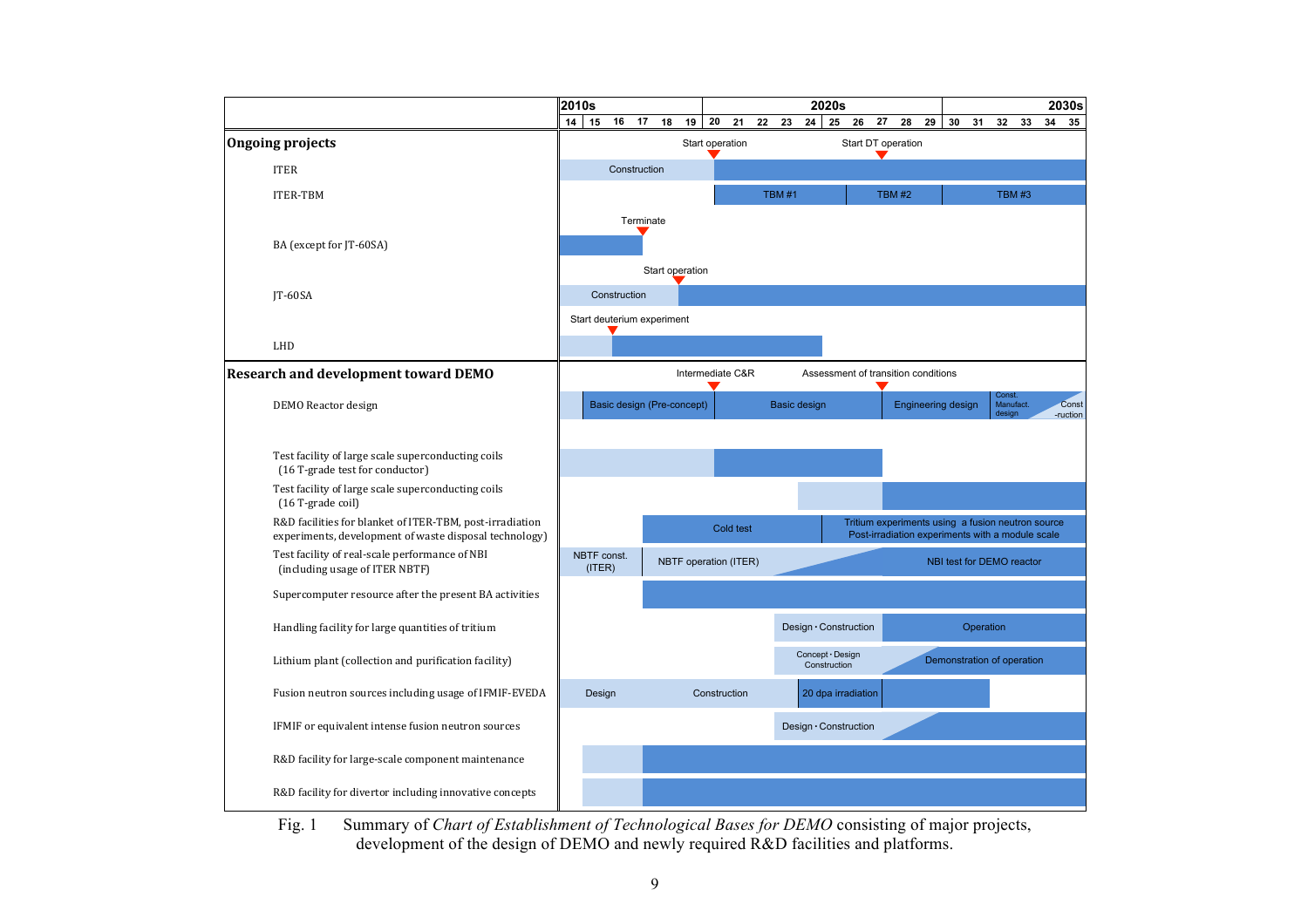Fig.2 Chart of Establishment of Technological Bases for DEMO (1)



|     |                                                               |                                                                           |         | <b>Inter</b><br>C&R  | <b>Basic Design</b>                       | <b>Engineering</b><br>Phase<br>trans.<br>Design | Const. & manufact.<br><b>Design</b> |
|-----|---------------------------------------------------------------|---------------------------------------------------------------------------|---------|----------------------|-------------------------------------------|-------------------------------------------------|-------------------------------------|
|     |                                                               | Link to other task                                                        | 2010s   |                      | 2020s                                     |                                                 | 2030s                               |
|     |                                                               |                                                                           | 14:15   |                      | 16 17 18 19 20 21 22 23<br>24 25 26 27    | 28<br>29 30 31                                  | 32 33<br>34 35                      |
|     | 0 Reactor System Design                                       |                                                                           | Pre-CDA | ₩                    | CDA                                       | EDA                                             |                                     |
| 0.1 | <b>Conceptual design</b>                                      |                                                                           |         | Intermediate C&R     |                                           |                                                 |                                     |
|     | 0.1.1 Design guidelines and requirements                      |                                                                           |         | Required performance |                                           |                                                 |                                     |
|     | 0.1.2 Reactor concept                                         |                                                                           |         |                      | Detailed conceptual design                |                                                 |                                     |
|     | 0.1.3 Maintenance and torus configuration                     | 1. Magnet<br>10. Maintenance                                              |         |                      |                                           |                                                 |                                     |
|     | 0.1.4 Component and equipment design                          | 3. Divertor<br>2. Blanket, etc.                                           |         |                      | incl. DEMO-TBM and advanced divertor      |                                                 |                                     |
|     | 0.1.5 Plasma physics design                                   | 6. Reactor Plasma<br>4. Heating&CD<br>5. Theory&Sim.<br>11. Diag&Control  |         |                      |                                           |                                                 |                                     |
|     | 0.1.6 Plant and auxiliary systems concept                     | 7. Fuel systems<br>10. Maintenance                                        |         |                      |                                           |                                                 |                                     |
|     | 0.1.7 Safety guidelines                                       | 9. Safety                                                                 |         |                      |                                           |                                                 |                                     |
|     | 0.1.8 Physics, engineering and materials DB                   | 8. Material                                                               |         |                      |                                           |                                                 |                                     |
|     | 0.1.9 Initial cost estimate                                   |                                                                           |         |                      |                                           | <b>Technical specs</b>                          |                                     |
|     |                                                               |                                                                           |         |                      | <b>Development targets</b><br>Other items | Other items                                     |                                     |
| 0.2 | <b>Engineering design</b>                                     |                                                                           |         |                      | <b>Start substantial scale R&amp;D</b>    | Start full-scale R&D                            |                                     |
|     | 0.2.1 Plasma physics design · Diagnostics and control         | 6. Reactor Plasma<br>4. Heating&CD<br>5. Theory&Sim.                      |         |                      |                                           |                                                 | <b>Detailed specs</b>               |
|     | 0.2.2 Reactor design                                          | 11. Dlag&Control<br>1. Magnet<br>10. Maintenance                          |         |                      |                                           |                                                 |                                     |
|     | 0.2.3 Component and equipment design                          | 3. Divertor<br>2. Blanket, etc.                                           |         |                      |                                           |                                                 |                                     |
|     | 0.2.4 Plant and building design                               | 7. Fuel systems<br>10. Maintenance                                        |         |                      |                                           |                                                 |                                     |
|     | 0.2.5 Power generation system design                          |                                                                           |         |                      |                                           |                                                 |                                     |
|     | 0.2.6 Physics, engineering and materials DB                   | 8. Material<br>6. Reactor Plasma                                          |         |                      |                                           |                                                 |                                     |
|     | 0.2.7 Secondary cost estimate                                 |                                                                           |         |                      |                                           |                                                 |                                     |
|     | 0.2.8 Design rules, codes and standards                       |                                                                           |         |                      |                                           | ◢<br>Draft standard                             | Design standard for structure       |
|     | 0.2.9 Safety requirements · Analysis · Assessment             | 9. Safety                                                                 |         |                      | Basic research                            |                                                 |                                     |
|     | 0.2.10 Safety regulations                                     |                                                                           |         |                      | Introductory investigation                | <b>Regulation policy</b>                        | Development targets                 |
| 0.3 | <b>Construction and manufacture design</b>                    |                                                                           |         |                      |                                           |                                                 | Other items<br>Consolidation        |
|     | 0.3.1 Operational scenario · Diagnostics and control          | 6. Reactor Plasma<br>4. Heating&CD<br>5. Theory&Sim.<br>11. Diag.&Control |         |                      |                                           |                                                 | Final design                        |
|     | 0.3.2 Reactor design                                          | 1. Magnet<br>10. Maintenance                                              |         |                      |                                           |                                                 |                                     |
|     | 0.3.3 Component and equipment design                          | 3. Divertor<br>2. Blanket, etc.                                           |         |                      |                                           |                                                 |                                     |
|     | 0.3.4 Plant and building design                               | 7. Fuel<br>10. Maintenance                                                |         |                      |                                           |                                                 |                                     |
|     | 0.3.5 Power generation system design                          |                                                                           |         |                      |                                           |                                                 |                                     |
|     | 0.3.6 Materials DB (accumulation of 14MeV n irradiation data) | 8. Material<br>6. Reactor Plasma                                          |         |                      |                                           |                                                 |                                     |
|     | 0.3.7 Safety assessment                                       | 9. Safety                                                                 |         |                      |                                           |                                                 |                                     |
|     | 0.3.8 Safety regulations                                      |                                                                           |         |                      |                                           |                                                 | <b>Complete licensing</b>           |
|     |                                                               |                                                                           |         |                      |                                           |                                                 | Complete legislation                |

|                                                                    | Link to other task          | 2010s     |                     |                                                                            |  |                                                       |                                                 | 2020s                    |    |    |    |                      |                                                                                               |    |    | 2030s |                                                                         |
|--------------------------------------------------------------------|-----------------------------|-----------|---------------------|----------------------------------------------------------------------------|--|-------------------------------------------------------|-------------------------------------------------|--------------------------|----|----|----|----------------------|-----------------------------------------------------------------------------------------------|----|----|-------|-------------------------------------------------------------------------|
|                                                                    |                             |           | 14 15 16            | 18<br>17                                                                   |  | 19 20 21<br>- 22                                      | 23                                              | 24 25                    | 26 | 27 | 28 | 29 30 31             |                                                                                               | 32 | 33 | 34 35 |                                                                         |
| 1 Superconducting coils                                            |                             |           |                     |                                                                            |  |                                                       |                                                 |                          |    |    |    |                      |                                                                                               |    |    |       |                                                                         |
| Superconducting coils (TF, PF, CS)<br>1.1                          |                             |           |                     | Pre-conceptual design Reflect the<br>lessons learned from the construction |  | Conceptual design<br>Reflect the lessons learned from |                                                 |                          |    |    |    |                      |                                                                                               |    |    |       |                                                                         |
| 1.1.1 Conceptual design                                            | Reactor design 0.1.3, 0.1.4 |           | of ITER and JT-60SA |                                                                            |  | the operation of ITER and JT-60SA                     |                                                 |                          |    |    |    |                      |                                                                                               |    |    |       |                                                                         |
| 1.1.2 Engineering design                                           | Reactor design 0.2.2, 0.2.3 |           |                     |                                                                            |  |                                                       |                                                 |                          |    |    |    |                      |                                                                                               |    |    |       |                                                                         |
| 1.1.3 Decision on R&D strategy                                     |                             |           |                     |                                                                            |  |                                                       |                                                 |                          |    |    |    |                      | Review the issues based upon the outcomes of<br>the pre-conceptual design and the prospect of |    |    |       |                                                                         |
| 1.1.4 Superconducting materials                                    |                             |           |                     |                                                                            |  |                                                       |                                                 |                          |    |    |    | material development |                                                                                               |    |    |       |                                                                         |
| 1.1.4.1 $Nb_3Sn$ (Improve [c]                                      |                             |           |                     | Reflect the lessons learned from ITER                                      |  |                                                       |                                                 | - <del>- 1 - 1 - 1</del> |    |    |    |                      |                                                                                               |    |    |       |                                                                         |
| 1.1.4.2 $Nb3Al$ (Increase production length)<br>to use in TF       |                             |           | for other purposes  | Collaboration with the development                                         |  |                                                       |                                                 |                          |    |    |    |                      |                                                                                               |    |    |       | Development for performance improvement for a commercial reactor        |
| 1.1.4.3 NbTi (PF)                                                  |                             |           |                     | Reflect the lessons learned from ITER                                      |  |                                                       |                                                 |                          |    |    |    | Target Jc:           |                                                                                               |    |    |       | $J > 800 \sim 1000$ A/mm2 @13 $\sim$ 16T for TF?, what about CS and PF? |
| 1.1.4.4 ReBCO (Utilization)<br>use as applicable, such as bus bars |                             |           | for other purposes  | Collaboration with the development                                         |  |                                                       |                                                 |                          |    |    |    |                      |                                                                                               |    |    |       | Development for performance improvement for a commercial reactor        |
| 1.1.5 Conductor performance improvement (TF, CS, PF)               |                             | from ITER |                     | Reflect the lessons learned Preliminary<br>study                           |  |                                                       |                                                 |                          |    |    |    |                      | Target current rating:                                                                        |    |    |       |                                                                         |
| 1.1.5.1 Conductor test facility                                    |                             |           |                     | Utilize existing facilities for ITER                                       |  |                                                       | Upgrade the existing<br>facilities as necessary |                          |    |    |    |                      |                                                                                               |    |    |       | $\sim$ 100kA @13 $\sim$ 16T for TF?, what about CS and PF?              |
|                                                                    |                             |           |                     |                                                                            |  |                                                       |                                                 |                          |    |    |    |                      |                                                                                               |    |    |       |                                                                         |

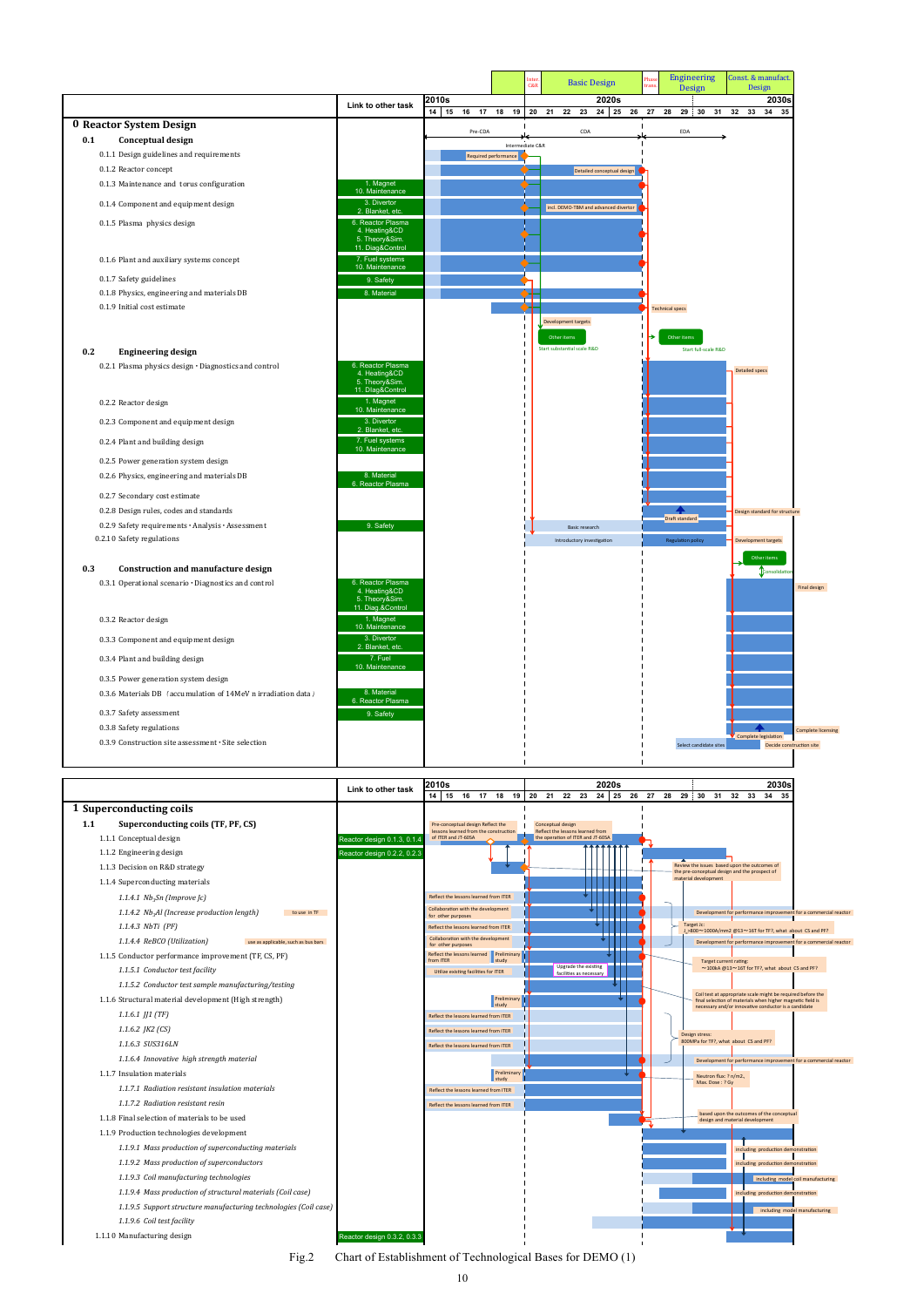Fig.2 Chart of Establishment of Technological Bases for DEMO (2)



- 
- 
- 
- -
	-
	-
	-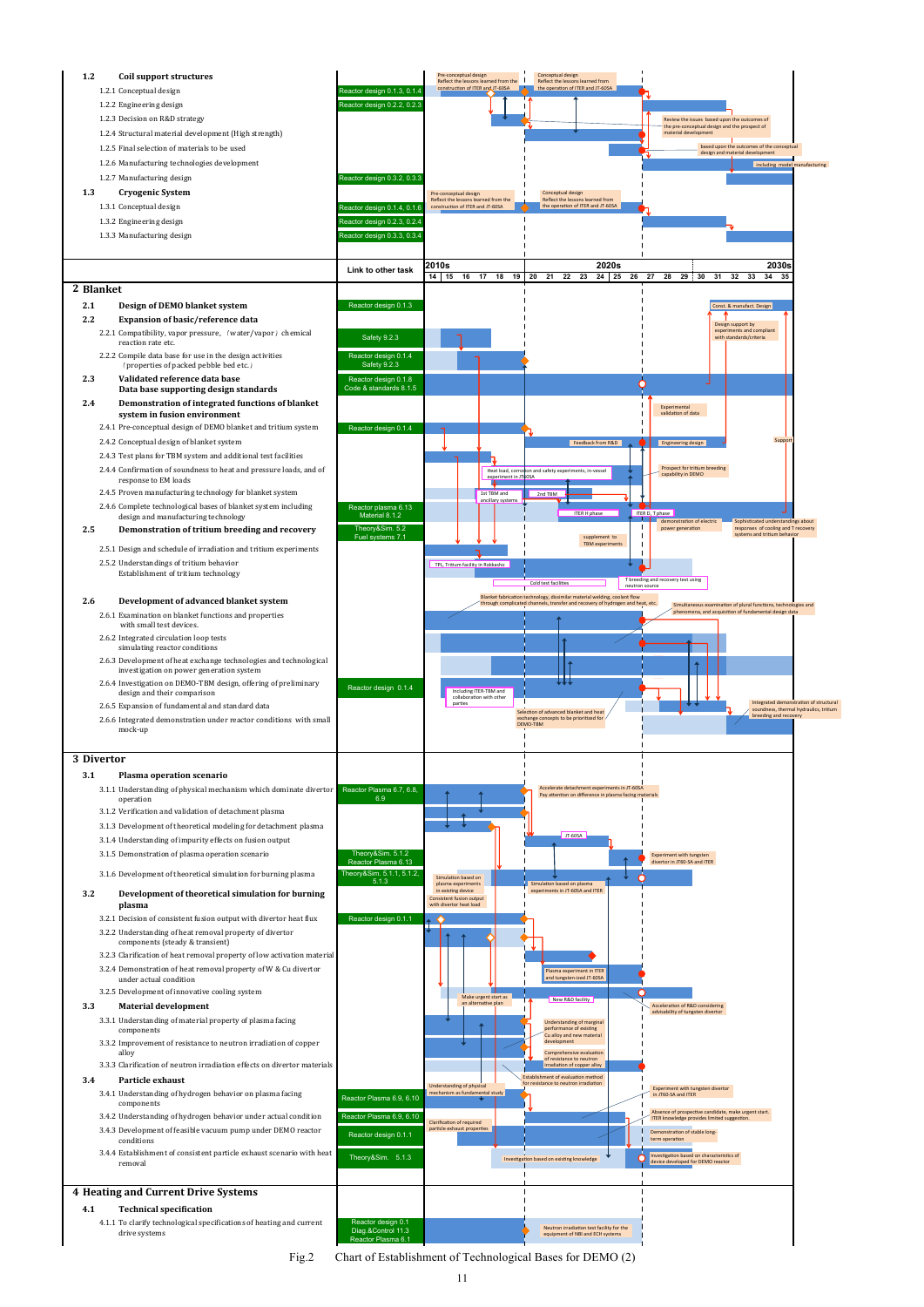Fig.2 Chart of Establishment of Technological Bases for DEMO (3)

| 4.2  | <b>ECH</b>                                                                   |                                                                     |                                             |                   |                       |                                            |                                                                              |                            |                                                                                                                                                                                                                    |                                                                                                                                                               |                                                            |
|------|------------------------------------------------------------------------------|---------------------------------------------------------------------|---------------------------------------------|-------------------|-----------------------|--------------------------------------------|------------------------------------------------------------------------------|----------------------------|--------------------------------------------------------------------------------------------------------------------------------------------------------------------------------------------------------------------|---------------------------------------------------------------------------------------------------------------------------------------------------------------|------------------------------------------------------------|
|      | 4.2.1 To develop ECH system for ITER                                         |                                                                     |                                             |                   | <b>ITER</b><br>′ JJ I |                                            |                                                                              |                            |                                                                                                                                                                                                                    |                                                                                                                                                               |                                                            |
|      |                                                                              | 4.2.2 To develop multiples-stage energy recovery technology for     |                                             |                   |                       |                                            |                                                                              |                            |                                                                                                                                                                                                                    |                                                                                                                                                               |                                                            |
|      | gyrotron                                                                     |                                                                     |                                             |                   |                       |                                            |                                                                              |                            |                                                                                                                                                                                                                    |                                                                                                                                                               |                                                            |
|      | system                                                                       | 4.2.3 To develop mirror-free waveguide-injector-type launcher       |                                             |                   |                       |                                            |                                                                              |                            |                                                                                                                                                                                                                    |                                                                                                                                                               |                                                            |
|      | 4.2.4 To develop fast variable frequency technology                          |                                                                     |                                             |                   |                       |                                            |                                                                              |                            |                                                                                                                                                                                                                    |                                                                                                                                                               |                                                            |
|      | 4.2.5 To develop gyrotron with higher frequency                              |                                                                     |                                             |                   |                       |                                            |                                                                              |                            |                                                                                                                                                                                                                    |                                                                                                                                                               |                                                            |
|      | 4.2.6 To develop maintenance scenario                                        |                                                                     | Maintenance 10.1                            |                   |                       |                                            |                                                                              |                            |                                                                                                                                                                                                                    |                                                                                                                                                               |                                                            |
| 4.3  | <b>NBI</b>                                                                   |                                                                     |                                             |                   |                       |                                            |                                                                              |                            |                                                                                                                                                                                                                    |                                                                                                                                                               |                                                            |
|      | 4.3.1 To develop HV power supply and bushing for ITER                        |                                                                     |                                             |                   | <b>ITER</b>           | <b>R&amp;D</b> for DEMO NBI                |                                                                              |                            |                                                                                                                                                                                                                    |                                                                                                                                                               |                                                            |
|      | 4.3.2 To develop large-bore ceramic insulation ring                          |                                                                     |                                             |                   | <b>ITER</b>           | <b>R&amp;D for DEMO NBI</b>                |                                                                              |                            |                                                                                                                                                                                                                    |                                                                                                                                                               |                                                            |
|      | 4.3.3 To develop RF ion source for ITER                                      |                                                                     |                                             |                   | <b>ITER</b>           | R&D for DEMO NBI                           |                                                                              |                            |                                                                                                                                                                                                                    |                                                                                                                                                               |                                                            |
|      |                                                                              | 4.3.4 To establish beam focusing technology required for installing | Maintenance 10.1                            |                   |                       |                                            |                                                                              |                            |                                                                                                                                                                                                                    |                                                                                                                                                               |                                                            |
|      | the neutron shield structure in beam line                                    |                                                                     |                                             |                   |                       |                                            |                                                                              |                            |                                                                                                                                                                                                                    |                                                                                                                                                               |                                                            |
|      | 4.3.5 To develop high-efficiency neutralizer                                 |                                                                     |                                             |                   |                       |                                            |                                                                              |                            |                                                                                                                                                                                                                    |                                                                                                                                                               |                                                            |
|      |                                                                              | 4.3.6 To develop electrode material with low work function          |                                             |                   |                       |                                            |                                                                              |                            |                                                                                                                                                                                                                    |                                                                                                                                                               |                                                            |
|      | 4.3.7 To develop maintenance scenario                                        |                                                                     | Maintenance 10.1                            |                   |                       |                                            |                                                                              |                            |                                                                                                                                                                                                                    |                                                                                                                                                               |                                                            |
|      |                                                                              | 4.3.8 To develop integrated performance of mock-up NBI              |                                             |                   |                       | Neutral Beam Test Facility for ITER (NBTF) |                                                                              |                            | NBTF for DEMO (Domestic or Italy)                                                                                                                                                                                  |                                                                                                                                                               |                                                            |
|      |                                                                              |                                                                     |                                             |                   |                       |                                            |                                                                              |                            |                                                                                                                                                                                                                    |                                                                                                                                                               |                                                            |
|      |                                                                              |                                                                     | Link to other task                          | 2010s<br>14 15 16 | 17  18  19  20        | 21  22  23                                 | 2020s                                                                        |                            | 24 25 26 27 28 29 30 31                                                                                                                                                                                            | 2030s<br>32 33<br>34<br>-35                                                                                                                                   |                                                            |
|      |                                                                              | 5 Theory and Numerical Simulation Research                          |                                             | Helios (BA)       |                       |                                            |                                                                              |                            |                                                                                                                                                                                                                    |                                                                                                                                                               |                                                            |
| 5.1  | <b>Fusion Plasma Simulation</b>                                              |                                                                     |                                             |                   |                       |                                            |                                                                              | Computer resource after BA | ITER/JT-60SA                                                                                                                                                                                                       |                                                                                                                                                               |                                                            |
|      |                                                                              |                                                                     |                                             |                   |                       |                                            |                                                                              |                            |                                                                                                                                                                                                                    |                                                                                                                                                               |                                                            |
|      |                                                                              |                                                                     |                                             |                   |                       |                                            |                                                                              |                            | Development of simulations for turbulent transport and macroscopic non-linear phenomenon / Integrated<br>modeling, including the developed simulations, considering MHD, microinstability, macroinstablity, atomic |                                                                                                                                                               |                                                            |
|      |                                                                              | 5.1.1 Development of integrated fusion plasma simulation code       | Reactor Plasma 6.3, 6.11                    |                   |                       |                                            |                                                                              |                            | and molecular process, plasma material interaction etc. / Validations by comparing with experiments<br>Integrated modeling considering a particle heating,                                                         |                                                                                                                                                               |                                                            |
|      | code                                                                         | 5.1.2 Development of integrated burning fusion plasma simulation    | Reactor Plasma 6.3, 6.11                    |                   |                       |                                            |                                                                              |                            | to 5.1.1 / Validations by comparing with experiments                                                                                                                                                               | instability triggered by high energy particle etc. in addition                                                                                                |                                                            |
|      |                                                                              | 5.1.3 Development of integrated DEMO plasma simulation code         | Reactor Plasma 6.3, 6.9                     |                   |                       |                                            |                                                                              |                            |                                                                                                                                                                                                                    |                                                                                                                                                               | ontrol logic, actuators etc. /<br>Validations by comparing |
| 5.2  | <b>Plant Simulation</b>                                                      |                                                                     |                                             |                   |                       |                                            | Combination with thermal analysis,<br>electromagnetic force analysis, stress |                            | ITER/ITER-TBM/Neutron source                                                                                                                                                                                       |                                                                                                                                                               | with experiments                                           |
|      | 5.2.1 Improvement of interface of engineering codes                          |                                                                     |                                             |                   |                       | analysis, neutronics analysis /            | Development of engineering codes                                             |                            |                                                                                                                                                                                                                    |                                                                                                                                                               |                                                            |
|      | analysis in materials                                                        | Development of engineering code such as molecular dynamics          | Reactor design 01                           |                   |                       |                                            |                                                                              |                            |                                                                                                                                                                                                                    |                                                                                                                                                               |                                                            |
|      | 5.2.2 Improvement of base code for DEMO                                      |                                                                     | Reactor design 01                           |                   |                       |                                            |                                                                              |                            | Expansion of man-machine interface                                                                                                                                                                                 |                                                                                                                                                               |                                                            |
|      |                                                                              |                                                                     | Fuel Systems 7.1<br>Blanket 2.4             |                   |                       |                                            |                                                                              |                            | and improvement of model / Validations<br>by comparing with experiments                                                                                                                                            |                                                                                                                                                               |                                                            |
|      | 5.2.3 Development of integrated code for DEMO                                |                                                                     | Reactor design 02                           |                   |                       |                                            |                                                                              |                            |                                                                                                                                                                                                                    | Control logic and actuators                                                                                                                                   |                                                            |
|      |                                                                              |                                                                     | Fuel Systems 7.1<br>Rightet 2.4             |                   |                       |                                            |                                                                              |                            |                                                                                                                                                                                                                    | etc. / Validations by comparing<br>with experiments                                                                                                           |                                                            |
|      | 5.2.4 Development of integrated fusion reactor code                          |                                                                     | Reactor design 02                           |                   |                       |                                            |                                                                              |                            |                                                                                                                                                                                                                    |                                                                                                                                                               | Design integration as a<br>power plant etc./               |
|      |                                                                              |                                                                     | Fuel Systems 7.1<br>Blanket 2.4             |                   |                       |                                            |                                                                              |                            |                                                                                                                                                                                                                    |                                                                                                                                                               | Validations by comparing<br>with experiments               |
| 5.3  | <b>Operational Control Simulation</b>                                        |                                                                     |                                             |                   |                       |                                            |                                                                              |                            | ITER/JT-60SA                                                                                                                                                                                                       |                                                                                                                                                               |                                                            |
|      |                                                                              | 5.3.1 Development of operational control simulator which enables to | Diag.&Control 11.7, 11.8                    |                   |                       |                                            |                                                                              |                            | Real time process etc.                                                                                                                                                                                             |                                                                                                                                                               |                                                            |
|      | predict plant behavior<br>5.3.2 Improvement of operational control simulator |                                                                     | Diag.&Control 11.9                          |                   |                       |                                            |                                                                              |                            |                                                                                                                                                                                                                    |                                                                                                                                                               |                                                            |
|      | 5.3.3 Improvement of operational control actuator                            |                                                                     | Diag.&Control 11.9                          |                   |                       |                                            |                                                                              |                            |                                                                                                                                                                                                                    | Control logic and actuators etc.                                                                                                                              | <b>Improvement of control logic</b>                        |
|      |                                                                              |                                                                     |                                             |                   |                       |                                            |                                                                              |                            |                                                                                                                                                                                                                    |                                                                                                                                                               | and actuators etc.                                         |
|      | <b>6 Reactor Plasma Research</b>                                             |                                                                     |                                             |                   |                       |                                            |                                                                              |                            |                                                                                                                                                                                                                    |                                                                                                                                                               |                                                            |
|      |                                                                              |                                                                     |                                             |                   |                       |                                            |                                                                              |                            |                                                                                                                                                                                                                    |                                                                                                                                                               |                                                            |
| 6.1  | parameters                                                                   | To develop physics design and to identify reactor                   | Reactor Design 0.1<br>Heating&CD 4.1        |                   |                       |                                            |                                                                              |                            |                                                                                                                                                                                                                    |                                                                                                                                                               |                                                            |
| 6.2  | To develop DEMO physics DB                                                   |                                                                     | Diag.&Control 11.1                          |                   |                       |                                            |                                                                              |                            |                                                                                                                                                                                                                    | To accumulate data of ITER and other tokamaks strategically in REC                                                                                            |                                                            |
| 6.3  |                                                                              | To develop physics model and to promote further                     | Theory&Sim. 5.1                             |                   |                       |                                            |                                                                              |                            |                                                                                                                                                                                                                    |                                                                                                                                                               |                                                            |
|      |                                                                              | development of performance prediction codes                         | Diag.&Control 11.1                          |                   |                       |                                            |                                                                              |                            |                                                                                                                                                                                                                    |                                                                                                                                                               |                                                            |
| 6.4  |                                                                              | To demonstrate high-beta steady-state operation                     |                                             |                   |                       |                                            | To accelerate the<br>increase of heating<br>power in JT-60SA                 |                            | ITER, JT-60SA                                                                                                                                                                                                      |                                                                                                                                                               |                                                            |
| 6.5  |                                                                              | To demonstrate high-density operation with high                     | Fuel System 7.1                             |                   |                       |                                            |                                                                              |                            | ITER, JT-60SA                                                                                                                                                                                                      |                                                                                                                                                               |                                                            |
| 6.6  | confinement                                                                  | To demonstrate particle control technique (D, T, He,                |                                             |                   |                       |                                            |                                                                              |                            |                                                                                                                                                                                                                    |                                                                                                                                                               |                                                            |
|      | Impurities)                                                                  |                                                                     | Divertor 3.1                                |                   |                       |                                            |                                                                              |                            | ITER, JT-60SA                                                                                                                                                                                                      |                                                                                                                                                               |                                                            |
| 6.7  |                                                                              | To demonstrate operation without large ELMs                         | Divertor 3.2                                |                   |                       |                                            |                                                                              |                            | ITER, JT-60SA                                                                                                                                                                                                      |                                                                                                                                                               |                                                            |
| 6.8  |                                                                              | To demonstrate control technique of disruption                      |                                             |                   |                       |                                            |                                                                              |                            | ITER, JT-60SA                                                                                                                                                                                                      |                                                                                                                                                               |                                                            |
| 6.9  |                                                                              | To obtain PWI basic data on Tungsten                                | Divertor 3.3                                |                   |                       |                                            |                                                                              |                            | domestic plasma experimental device                                                                                                                                                                                | To organize the framework to optimize intrinsic advantage of each                                                                                             |                                                            |
| 6.10 |                                                                              | To clarify issues on Tungsten divertor property for                 | Divertor 3.3                                | LHD, JT-60SA      |                       |                                            |                                                                              |                            | power and the extended pulse length early.                                                                                                                                                                         | To carry out the LHD deuterium experiments with upgraded heating                                                                                              |                                                            |
|      | long time                                                                    |                                                                     |                                             |                   |                       |                                            |                                                                              |                            |                                                                                                                                                                                                                    | To upgrade to tungsten divertor in JT-60SA at an appropriate time                                                                                             |                                                            |
| 6.11 | To develop control simulator                                                 |                                                                     | Theory&Sim. 5.3<br>Diag.&Control 11.2, 11.3 |                   |                       |                                            |                                                                              |                            | $JT-60SA$                                                                                                                                                                                                          | To promote development of control simulator applicable in the early phase of<br>JT-60SA operation, and to examine demonstration test of the simulator in ITER |                                                            |
| 6.12 |                                                                              | To demonstrate integrated plasma performance to                     | Theory&Sim. 5.3                             |                   |                       |                                            |                                                                              |                            | ITER,                                                                                                                                                                                                              | It is important to show the prospect for plasma control technique based upon                                                                                  |                                                            |
|      | be extrapolated to DEMO                                                      |                                                                     | Diag.&Control 11.3                          |                   |                       |                                            |                                                                              |                            |                                                                                                                                                                                                                    | JT-60SA the technologies available and feasible in DEMO.                                                                                                      |                                                            |
| 6.13 | regime                                                                       | To demonstrate burning control in self-heating                      | Blanket 2.4.6                               |                   |                       |                                            | <b>ITER</b>                                                                  | O.                         |                                                                                                                                                                                                                    | Need to clarify the content of the item "demonstration of burning control in<br>self-ignition regime" in transition condition                                 |                                                            |
| 6.14 |                                                                              | To realize non-inductive steady-state operation with                |                                             |                   |                       |                                            | <b>ITER</b>                                                                  |                            |                                                                                                                                                                                                                    | To be confirmed it at an appropriate time in accordance with the progress of                                                                                  |                                                            |
|      | Q > 5                                                                        |                                                                     |                                             |                   |                       |                                            |                                                                              |                            | <b>ITER</b> project                                                                                                                                                                                                |                                                                                                                                                               |                                                            |
|      |                                                                              |                                                                     |                                             |                   |                       |                                            |                                                                              |                            |                                                                                                                                                                                                                    |                                                                                                                                                               |                                                            |

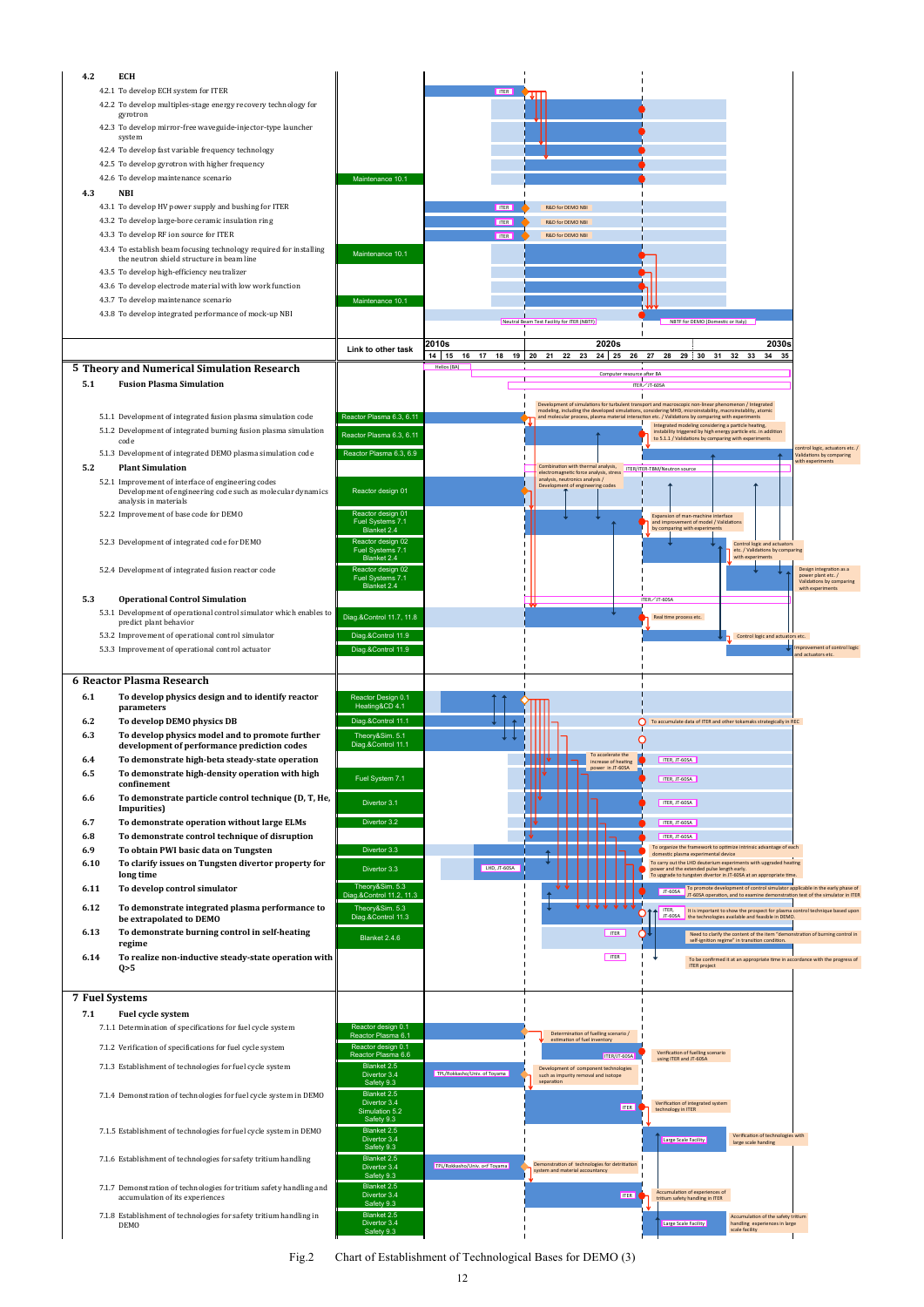Fig.2 Chart of Establishment of Technological Bases for DEMO (4)



- -
	-
	-
	-
- 
- -
	-
	-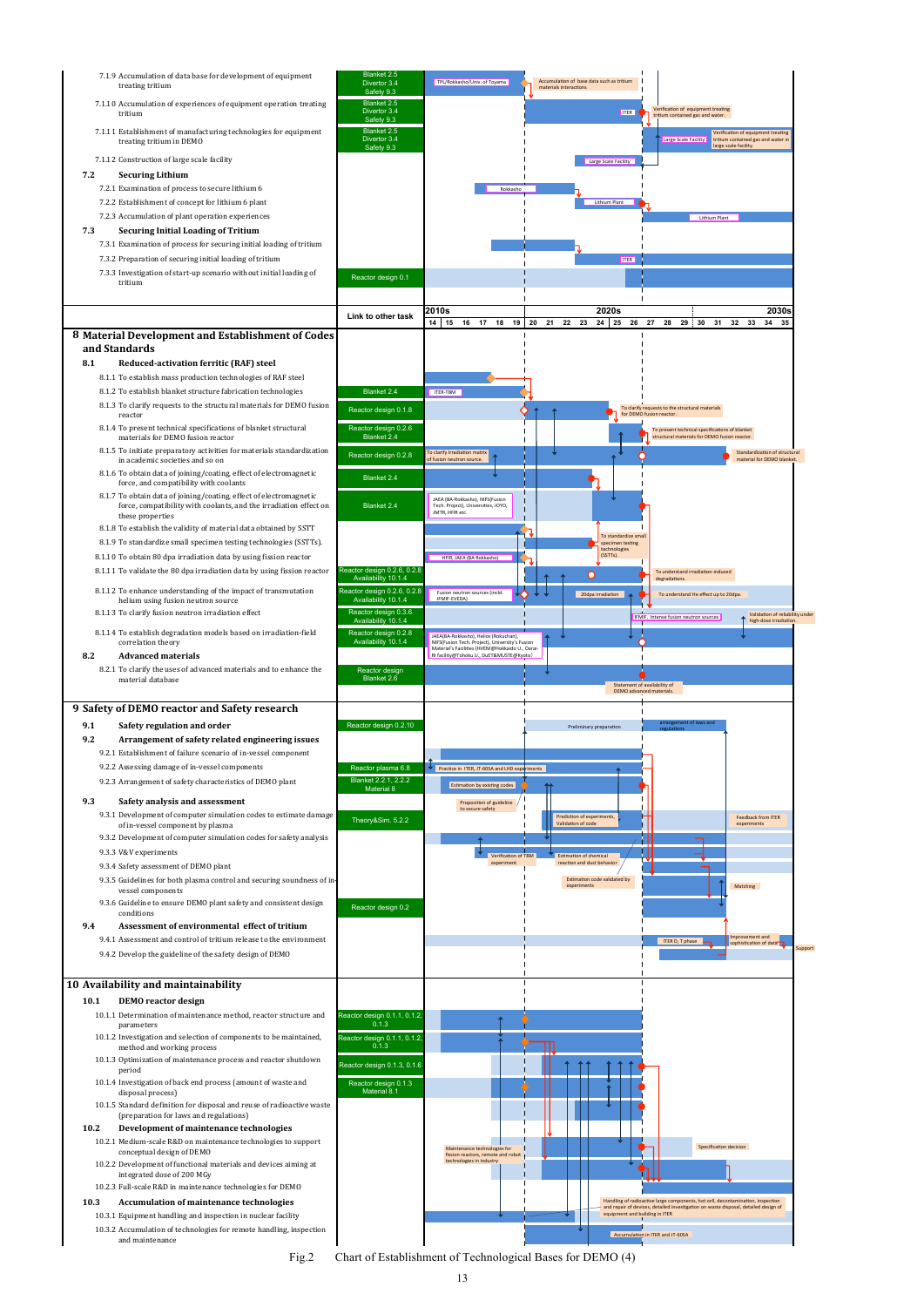# 14

|      | 10.3.3 Database of failure rate                                                                                 |                                                          |       |  |  |      |                                           | Accumulation in ITER and JT-60SA |  |                   |  |                                  |
|------|-----------------------------------------------------------------------------------------------------------------|----------------------------------------------------------|-------|--|--|------|-------------------------------------------|----------------------------------|--|-------------------|--|----------------------------------|
| 10.4 | New facility                                                                                                    |                                                          |       |  |  |      |                                           |                                  |  |                   |  |                                  |
|      | 10.4.1 Construction of new facility for development of large-scale<br>maintenance technologies and R&D activity | Reactor design 0.1.3                                     |       |  |  |      |                                           |                                  |  |                   |  |                                  |
|      |                                                                                                                 |                                                          |       |  |  |      |                                           |                                  |  |                   |  |                                  |
|      |                                                                                                                 | Link to other task                                       | 2010s |  |  |      | 2020s                                     |                                  |  |                   |  | 2030s                            |
|      | 11 Diagnostics and Control Systems                                                                              |                                                          |       |  |  |      | 14 15 16 17 18 19 20 21 22 23 24 25 26 27 |                                  |  | 28 29 30 31 32 33 |  | 34 35                            |
|      |                                                                                                                 |                                                          |       |  |  |      |                                           |                                  |  |                   |  |                                  |
| 11.1 | <b>Database and Modeling</b>                                                                                    |                                                          |       |  |  |      |                                           |                                  |  |                   |  |                                  |
|      | 11.1.1 To accumulate data of plasma response property for use of<br>model validation                            | Theory&Sim. 5.1<br>Reactor Plasma 6.2, 6.3               |       |  |  |      |                                           |                                  |  | ITER, JT-60SA     |  |                                  |
| 11.2 | Development of diagnostics                                                                                      |                                                          |       |  |  |      |                                           |                                  |  |                   |  |                                  |
|      | 11.2.1 To focus diagnostics to be applicable to DEMO                                                            | Reactor design 0.1<br>Reactor Plasma 6.11                |       |  |  |      |                                           |                                  |  |                   |  |                                  |
|      | 11.2.2 To develop diagnostics and their analysis codes                                                          | Reactor Plasma 6.11                                      |       |  |  |      |                                           |                                  |  |                   |  | ITER, JT-60SA, LHD               |
|      | 11.2.3 To develop radiation-proofed components in parallel with<br>evaluation of lifetime of diagnostics        |                                                          |       |  |  |      |                                           |                                  |  |                   |  | <b>Irradiation test Facility</b> |
|      | 11.2.4 To show prospects for accuracy of equilibrium control under<br>DEMO relevant electro-magnetic condition  | Reactor design 0.2                                       |       |  |  |      |                                           |                                  |  |                   |  | JT-60SA                          |
| 11.3 | <b>Development of control</b>                                                                                   |                                                          |       |  |  |      |                                           |                                  |  |                   |  |                                  |
|      | 11.3.1 To define operation standard point and surrounding allowable<br>operating regime                         | Reactor design 0.1<br>Reactor Plasma 6.11                |       |  |  |      |                                           |                                  |  |                   |  |                                  |
|      | 11.3.2 To develop operational control simulator (offline)                                                       | Theory&Sim. 5.3<br>Reactor Plasma 6.11<br>Heating&CD 4.1 |       |  |  |      |                                           |                                  |  |                   |  | JT-60SA                          |
|      | 11.3.3 To develop real-time operational control simulator                                                       | Theory&Sim. 5.3<br>Reactor Plasma 6.11                   |       |  |  | t ti |                                           |                                  |  |                   |  | JT-60SA                          |
|      | 11.3.4 To validate simulator using experimental data                                                            | Reactor Plasma 6.11                                      |       |  |  |      |                                           |                                  |  |                   |  | ITER, JT-60SA                    |
|      | 11.3.5 To establish practical and reliable control logic                                                        | Reactor Plasma 6.11                                      |       |  |  |      |                                           |                                  |  |                   |  | ITER, JT-60SA                    |
|      |                                                                                                                 |                                                          |       |  |  |      |                                           |                                  |  |                   |  |                                  |

Fig.2 Chart of Establishment of Technological Bases for DEMO (5)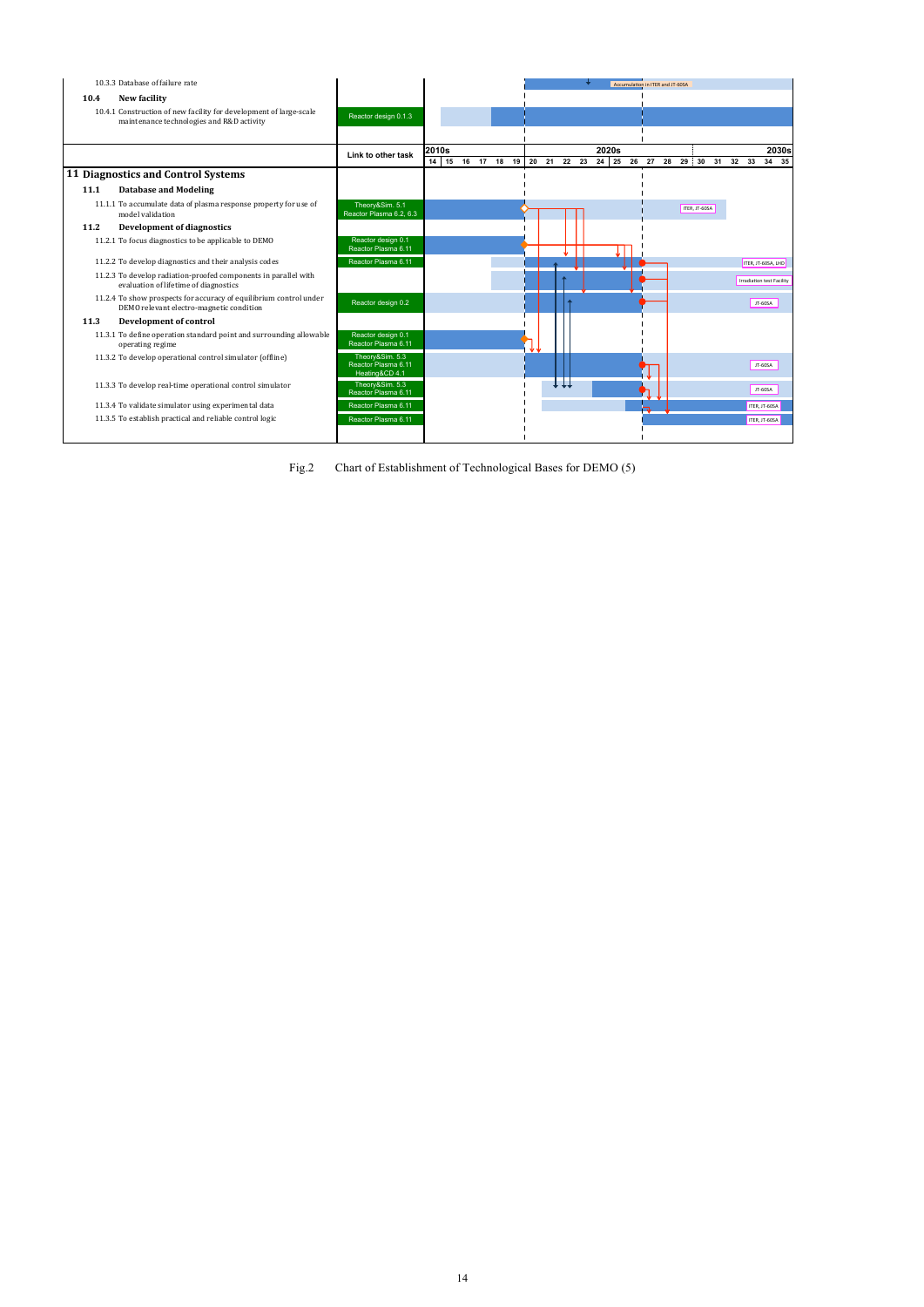### **3. Highlighted Remarks in Establishment of Technology Bases for DEMO**

 At the *Assessment of Transition Conditions* towards the next *Fourth Phase Program* with a core project of DEMO, validity of plan, overall maturity of technological bases, clarity of implementing bodies, and appropriateness of a system for cooperation and coordination among participating sectors are needed to be sufficient as a whole from the integrated view. *Chart of Establishment of Technological Bases for DEMO* visualizes all of the related programs and provides a complete picture of related processes. It is expected that the strategic PDCA cycle will be developed by making full use of this chart.

 Principal matters of weight which have been recognized in formulating *Chart of Establishment of Technological Bases for DEMO* are remarked upon below. These matters are summarized into the following 4 points.

- (1) The ITER project is the definite critical path and its steady accomplishment is indispensable.
- (2) Besides the ITER project, they are "reinforcement of DEMO design activity" and "strategic acceleration of research and development of divertor" that are the present critical paths and should be grappled with most urgently with more investment of resources than at present.
- (3) From the prospect around the *Assessment of Transition Conditions*, "Test Blanket Module (TBM)" and "fusion neutron source" are cited for critical paths to determine the complete timeline.
- (4) A framework for implementation throughout industrial, governmental and academic sectors in Japan is necessary for establishment of technological bases for DEMO and actions to make this framework effective, in particular, making the best use of human resources, should be taken.

### **Reinforcement of DEMO design activity**

DEMO design activity exchanges close links with technological issues in 11 elements from an early stage of the baseline design of a DEMO concept. For this reason, the development organization for the DEMO design needs to be expanded devoting a notable scale of resources and to be urgently enhanced to timely define the development targets, required performance and technical specifications of each technological issue, and to boost necessary research and development without delay. In particular, intensive design work is necessary for divertor, breeding blanket, remote maintenance, and safety issues considering the integrity of the overall system design in that the details of research and development in these technologies are dependent upon the DEMO design.

### **Strategic acceleration of research and development of divertor**

 There is quite a large gap between the envisioned operational condition of DEMO and the present scientific understanding and technological maturity. Therefore, in addition to significant reinforcement of the DEMO design activity in this field, the strategic acceleration of research and development targeting the milestones of the *Intermediate C&R* and the *Assessment of Transition Conditions* is urgently indispensable.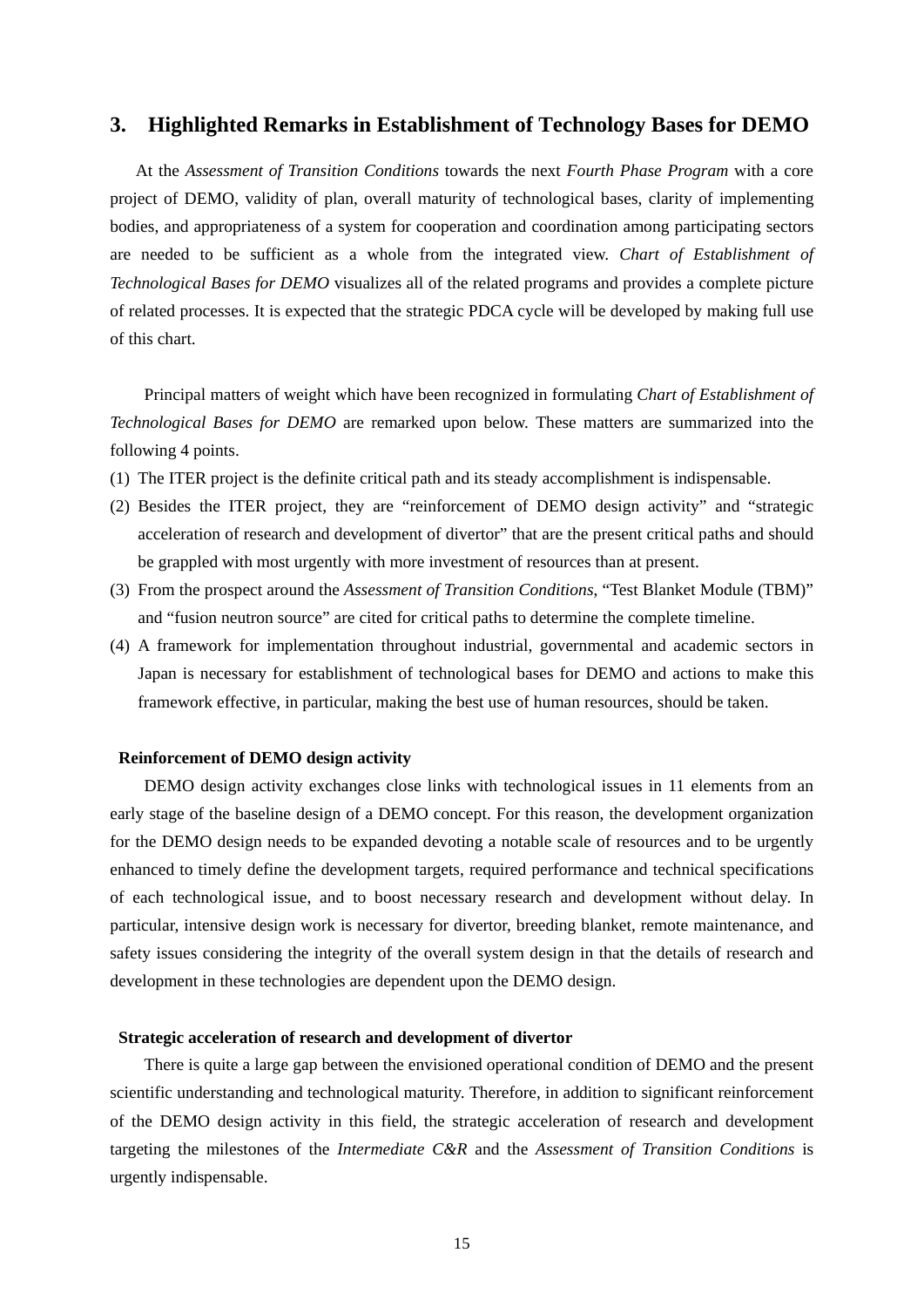- Prototype tests and model validation by using the LHD and JT-60SA
- Promotion of basic and focused studies by using laboratory devices
- Improvement of numerical model and validation by experiments
- Proof-of-principle and performance extension tests of innovative concepts
- Effective utilization of empirical knowledge, which can be acquired by manufacturing and procurement of the ITER divertor.

With respect to the above, it is necessary to formulate a strategic plan focused on resolution of technological issues in an integrated manner including international collaborations, and to implement the plan. For example, the European analysis has pointed out that the JT-60SA gains higher-priority by changing wall materials to DEMO relevant tungsten than carbon in the report "R&D Needs and Required Facilities for the Development of Fusion as an Energy Source" [8]. As mentioned in the "Joint-Core Team Report (Basic Concept of DEMO and Structure of Technological Issues)", it is to be required to change the divertor materials to tungsten at an appropriate time, in order to establish a detachment control technology, which is consistent with the DEMO design. Furthermore, divertor research and development facility beyond the presently available facility will be necessary in Japan to address the divertor issues including innovative concepts.

### **Test Blanket Module**

With regard to development of ITER-TBM, a TBM Arrangement was signed in November 2014, and a Final Design Review is planned in 2018 as an important milestone. While the development activities for ITER-TBM is enhanced mainly by JAEA recently, development of integrated functional test facilities (heat load, irradiation, and tritium behaviour) and demonstration test plan of performance by using the facilities as well as cooperation with other parties related to advanced concepts still remain insufficient. The related activities should be reinforced with the cooperation among universities, research institutes and industries to resolve the issues and to ensure the completion of transition conditions before the *Assessment of Transition Conditions*. With regard to irradiation test facilities, development of the post-irradiation experiment (PIE) of ITER-TBM, remote handling technology and disassembling and treating technology of large-scale activated components should be noted in addition to the irradiation tests and PIE with a module-scale related to the tritium experiments using a fusion neutron source. Also, with regard to arrangement of development of an advanced blanket concept for DEMO-TBM, not only the third ITER-TBM developed by Japan but also cooperation with other parties which plan a different concept for ITER-TBMs should be considered.

### **Fusion neutron source**

Before the *Assessment of Transition Conditions*, it is necessary to experimentally validate the prediction model based upon the knowledge related to the material which will be available by that time in order to confirm the range of application of the prediction model. It is required for this validation to determine a detailed irradiation plan of fusion neutron source to be built in response to the outcome of the IFMIF-EVEDA in time so as to be operated in a manner consistent with the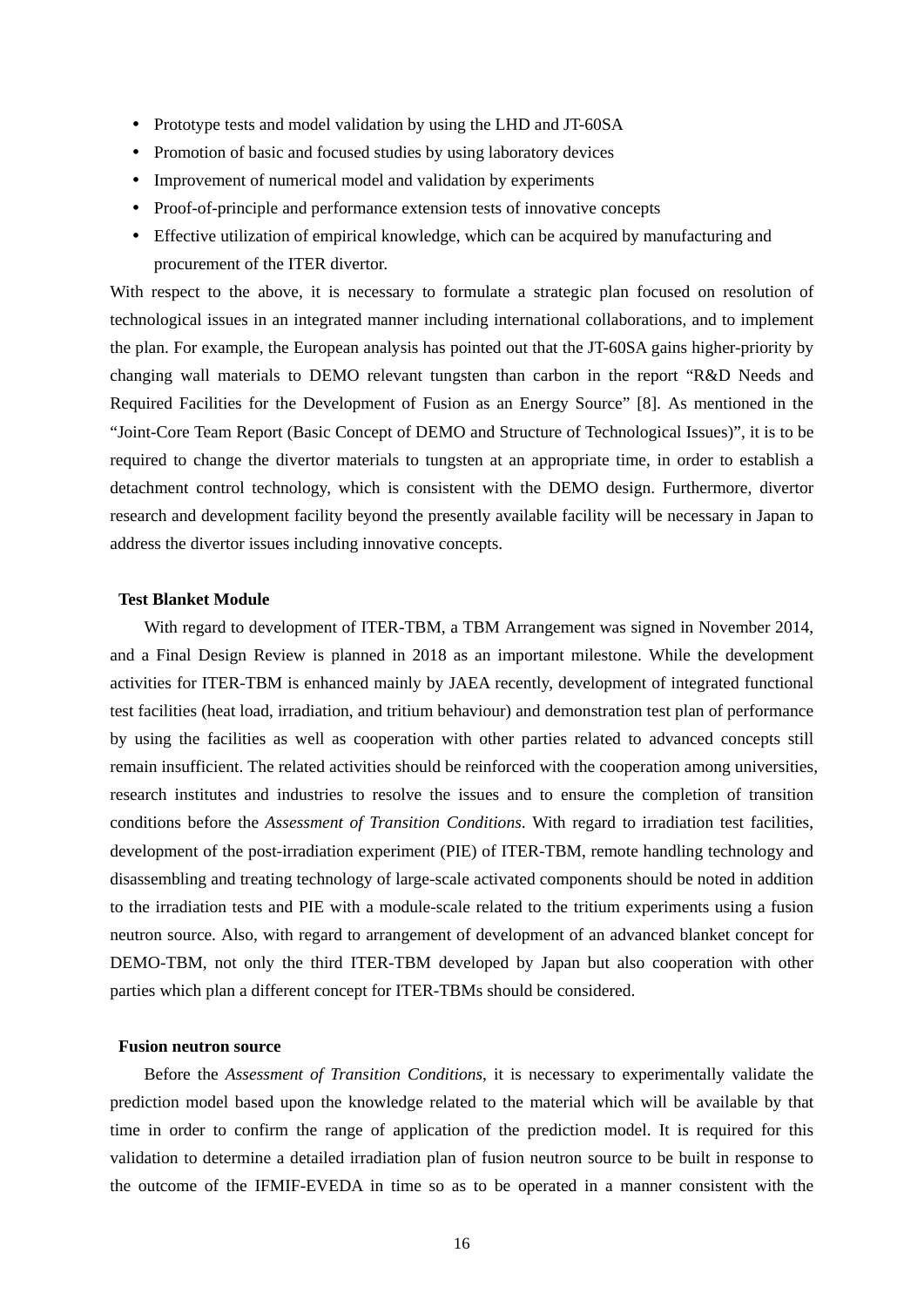maturity of related technologies which should be reached before the *Assessment of Transition Conditions* and with the data acquisition plan required to the subsequent engineering design activities of DEMO. In other words, it is necessary to determine early on the design of the test cell in order to allow data acquisition related to the material reliability and the functional demonstration of the subcomponent essential to the manufacturing design of DEMO. This determination should be done from the integrated view based upon the results from IFMIF-KEP (Key Element Technology Phase) and IFMIF-EVEDA together with related missions such as ITER-TBM and computer simulation, as well as the role of a fusion neutron source. Therefore, it is important to make full use of facilities prepared by the BA activities and upgrade their capability. Also, the development of the IFMIF or an equivalent intensive fusion neutron source should be advanced with an expanded view of cooperation with other parties in order to explore the development of long-life and advanced blankets to make sure of economic feasibility in DEMO.

### **On actions to implement the framework for execution throughout Japan**

A framework for implementation throughout Japan is indispensable to make the most of the effectiveness of human resources and to enable further development for the establishment of technological bases for DEMO. This requires a system for research institutes, universities and industries to share the recognition of perspectives on issues and strategy in common, and to promote research and development together towards resolution of issues, namely, "establishment of co-creation platform of industry, academic and government". In particular, the following two points of view are highlighted.

(1) The Rokkasho Fusion Institute, JAEA is the base of BA activities with the IFMIF-EVEDA prototype accelerator, radio-isotope treatment facility including tritium, beryllium, etc., super computer and experimental facility of remote handling. This site should be developed as the central core base for development of DEMO. In addition to expansion of facilities and equipment for research and development, enhancement and development of logistics to promote convening human resources throughout industry, education and research, and government in Japan is necessary under the present circumstances that public transportation and accommodations are not sufficient. The Institute should pay special considerations to accept researchers and engineers. For example, logistical assistance of transportation and accommodation for visitors and development of provisions of benefits with respect to commuting injuries are essential for visitors to accomplish duties safely and with security. From the perspective of wide communication with other energy research fields, the Institute, as an institute constituting the Rokkasho next generation energy park<sup>2</sup>, is expected to define common tasks in cooperation with other fields and stimulate collaboration in order to establish complementary relation of fusion energy with renewable energy.

-

<sup>2</sup> Next generation energy parks are programs, which are certified by the Ministry of Economy, Trade and Industry, to promote understanding about future environmentally friendly energy through increasing opportunities for citizens to see or touch next generation energy such as renewable energy.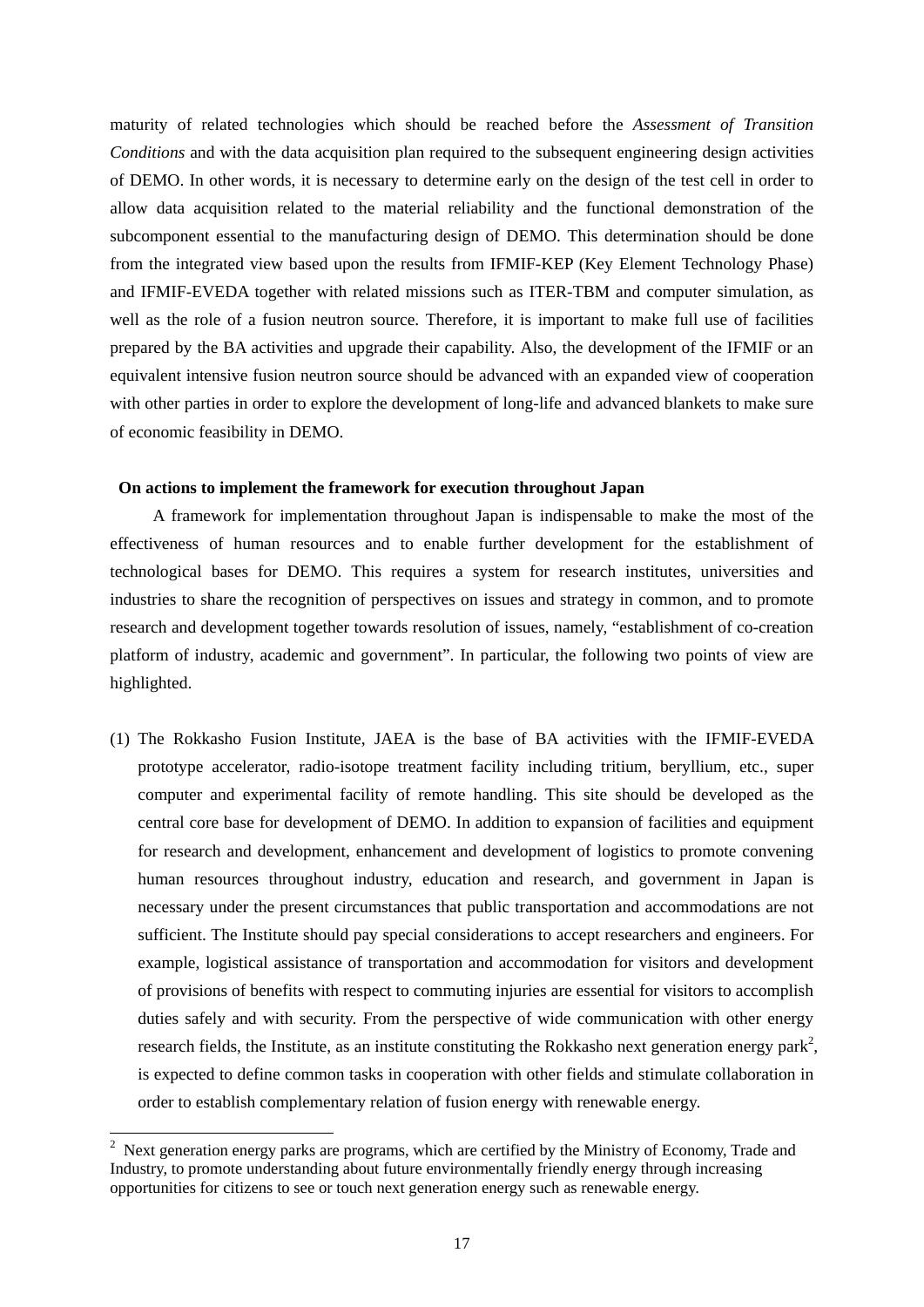(2) Not only the Rokkasho Fusion Institute, JAEA but also other organizations taking part in development of DEMO should actively introduce a cross-appointment system to promote participation of researchers and engineers belonging to other organizations and to enhance mobility and diversity of human resources. Retainment of concurrent position enables continuous long-term engagement and reinforcement of bases for research and development in both organizations, which leads to security and development of world-class research by the Japanese fusion community. Furthermore, there is the merit for dispatching organizations, such as universities, as the researcher's salary will be paid by other organizations and the university may then use the salary saved for educational purposes. This program thus enables training of young researchers who can contribute to expanding further the fusion community and to achieving fusion energy in the future.

### **4. Summary**

 The joint-core team has progressed with examinations of planning for the development of DEMO since the team's formation in July, 2013 along with the term of reference defined by the Working Group on Fusion Research, which are the Interim Report on summary of issues (the 38th meeting of the Working Group on Fusion Research, 24 February 2014) and the report on Basic Concept of DEMO and Structure of Technological Issues (the 41st meeting of the Working Group on Fusion Research, 24 June 2014). And the present report introduces a chart which visualizes development of all of the related programs in a timeline and provides an overview picture of all related processes. It is expected that the fusion-related community of industry, education and research, and government will closely examine this chart, and share recognition of perspectives on issues and future direction in common, which will lead to joint activity and accomplishment throughout Japan. In particular, definition of the roadmap of the development of DEMO, planning of research and development programs after the BA activities which will end in 2017, and reinforcement of joint usage and collaborating research systems and role-sharing with NIFS and universities are anticipated as a consequence.

 The planning of research and development programs after the completion of the BA activities should not be limited only to the present framework of Japan-EU cooperation, but also should be considered with determining what program is appropriate in sequential cooperation with EU, what program should be undertaken only by Japan, and what programs are appropriate in other international frameworks through revisiting the original concept of "broader approach".

 In order to define the roadmap of development of DEMO in future, there remain two important tasks which the joint-team has not completed. These are socio-economic examination of fusion energy and review of alternative approaches of helical magnetic fusion system and laser fusion system. With regard to the former task, those who are engaged in research and development of fusion energy should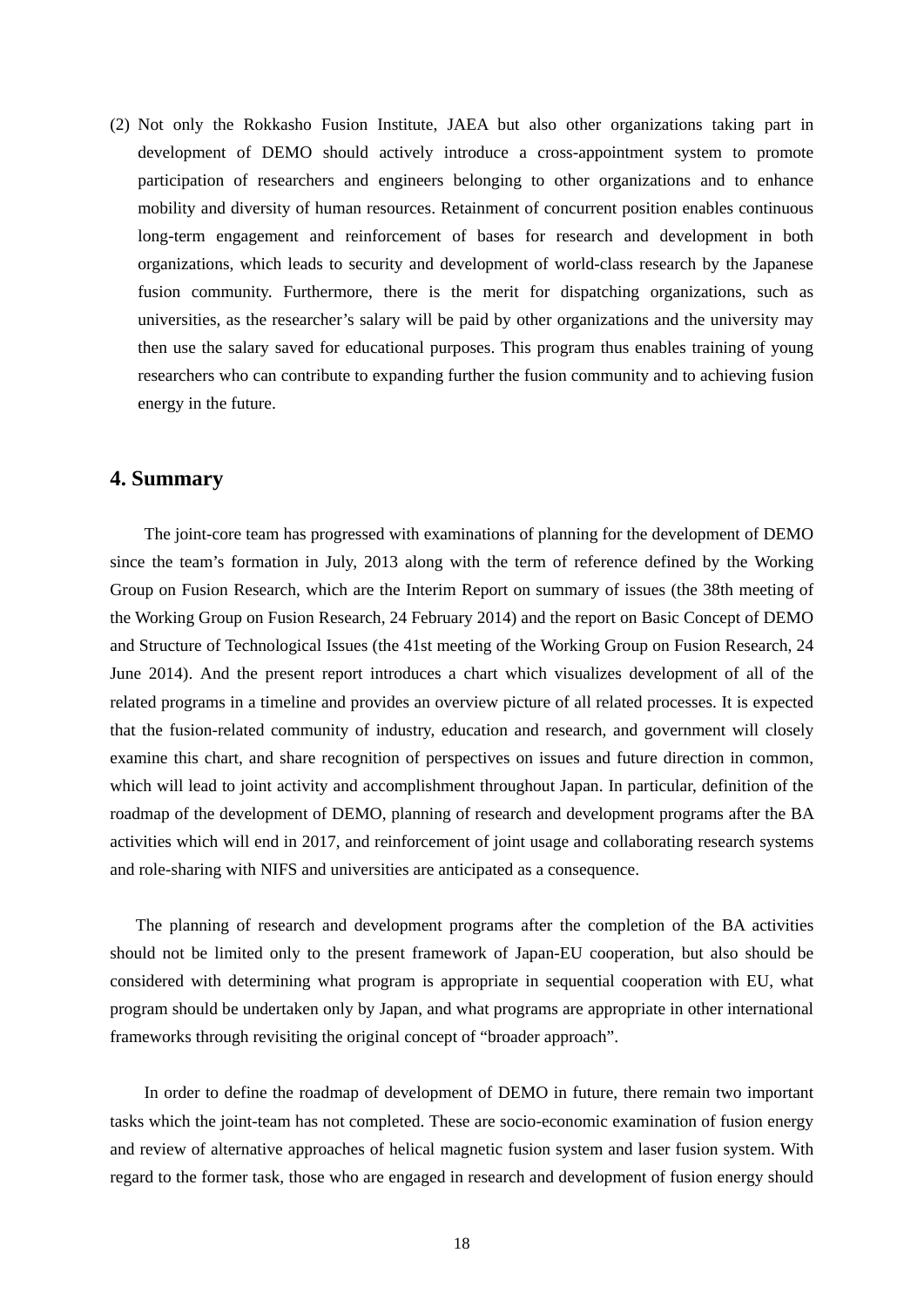recognize correctly the contemporary trend that implementing bodies are requested to be accountable to society regarding the outcome from large-scale projects and outreach activities. With regard to the latter task, it should be noted that the important decisions are made based upon comprehensive assessment of overall progress of fusion research and development, and that the review of alternative approaches is primarily important to form significant solidarity to grapple with development of DEMO by the Japanese fusion community. The joint-core team hopes that these two tasks will be addressed in the Working Group on Fusion Research in the next term.

Along with the methodology of backcasting<sup>3</sup>, the joint-core team has formulated *Chart of Establishment of Technological Bases for DEMO* which visualizes an overview picture with paying attention to definition of plans based upon evidence and precise understanding of the current status and realistic prospect of research and development, and to consistency between global strategy and individual implementation in the workplace. The joint-core team sincerely hopes that development of concrete actions and programs as well as policy are earnestly promoted so as to lead to implementation of the plan documented in *Chart of Establishment of Technological Bases for DEMO* and to enable effective PDCA cycle.

-

<sup>3</sup> Backcasting is the methodology to identify the goal backward from the desirable future and then to define the action which should be taken now.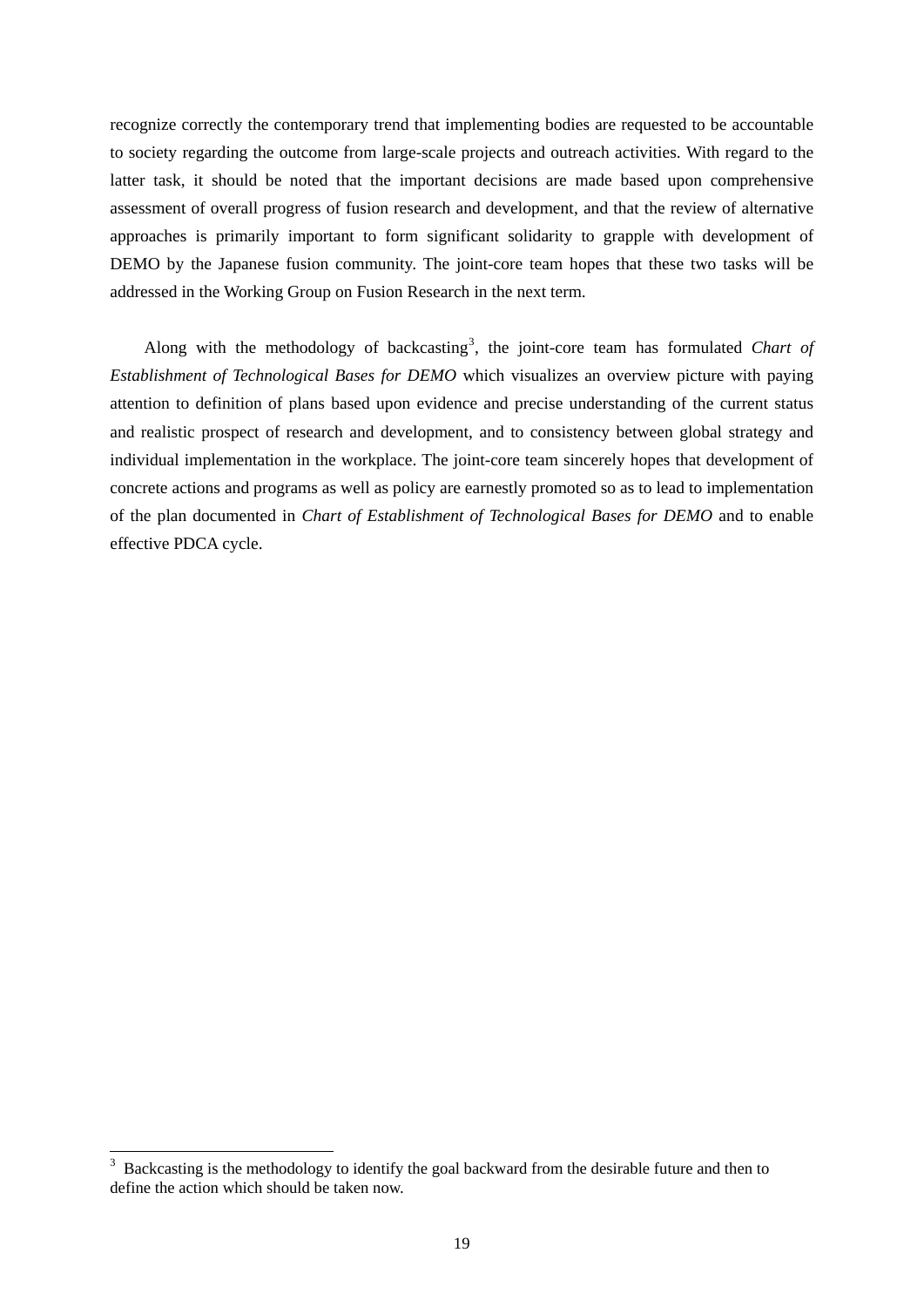## **References**

- [1] http://www.aec.go.jp/jicst/NC/senmon/kakuyugo2/siryo/kettei/houkoku051026\_e/index.htm
- [2] http://www.mext.go.jp/b\_menu/shingi/gijyutu/gijyutu2/056/shiryo/attach/1338911.htm [in Japanese].
- [3] http://www.mext.go.jp/b\_menu/shingi/gijyutu/gijyutu2/056/shiryo/1345741.htm [in Japanese].
- [4] http://www.mext.go.jp/b\_menu/shingi/gijyutu/gijyutu2/056/shiryo/1349978.htm [in Japanese].
- [5] http://www.mext.go.jp/b\_menu/shingi/gijyutu/gijyutu2/056/shiryo/1350763.htm [in Japanese]. "Joint-Core Team Report (Basic Concept of DEMO and Structure of Technological Issues)" in Japanese is also available at http://www.naka.jaea.go.jp/kankoubutu/PDF/goudoukoa\_201409.pdf http://www.jspf.or.jp/2015/genkeiro/140718.pdf The report in English is available at http://www.naka.jaea.go.jp/english/report/201501report.pdf http://www.jspf.or.jp/2015/genkeiro/140718en.pdf
- [6] S. Sakamoto and H. Yamada, "Towards Development of Demonstration Fusion Rector from Now on" [in Japanese], Journal of Plasma and Fusion Research, Vol. 90, 821 (2014).
- [7] http://www.naka.jaea.go.jp/fusion-energy-forum/files/member/iter\_ba/3\_roadmap.pdf [in Japanese].
- [8] R. Cashmore et al., "R&D Needs and Required Facilities for the Development of Fusion as an Energy Source" (2008) Report of the Facilities Review Panel.